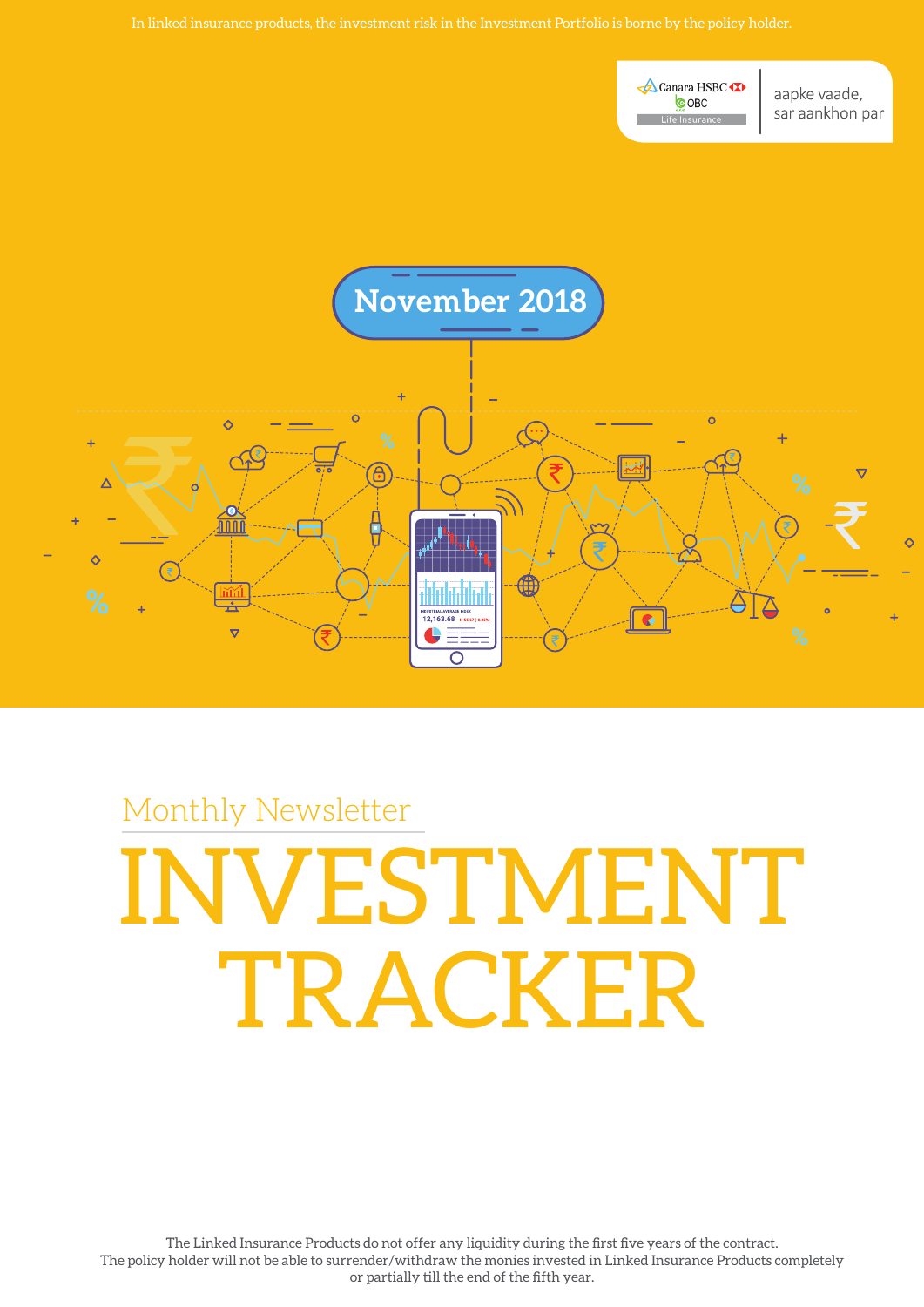

## **Anurag Jain**

## **From the CIO's Desk**

#### **Market commentary – November 2018**

Equity markets witnessed a rebound in November (up 5%) on optimism around a trade deal between US & China, sharp decline in crude prices and appreciation of USD‐INR. The 30% fall in crude prices (from US\$ 86/ barrel in beginning October 2018 to below US\$ 60/ barrel end November 2018) is extremely positive for the Indian economy. It has single handedly dispersed the dark clouds of challenging macroeconomic environment. Consequent to the crude oil correction, the INR also strengthened 6.5% (from Rs74.4/USD in beginning October 2018 to Rs 69.6/USD end November 2018) bringing relief. The key now would be for the crude oil prices to sustain at the current levels for the economy and the markets to remain buoyant.

After being large sellers in the Indian Equity market since the start of the year, Foreign Institutions turned positive on the markets and were net buyers to the tune of Rs 6400 crores (approx) during the month. Domestic institutions were also net buyers to the tune of Rs 900 crores (approx). On the economic front, growth is steadily improving and inflation remains under control. Industrial production grew 4.7% in October 2018, as against 4.3% in September 2018 and Consumer price inflation eased to 3.31% in October 2018. The indicative interest rates (10‐year Government securities) moved downwards to 7.6% from a high of 8.25% over the last two months. It was mainly on account of significant increase in Open market operations (OMO) purchases by RBI and fall in crude oil prices. We expect bond yields to trade in a wide range of 7.40% to 7.80% with easing bias. Our endeavor is to maximize returns by investing in short end of the curve for carry income and duration government bonds to benefit from fall in yields.

Financial Year 2018‐19 has been very volatile and uncertain with macro conditions turning bad from good to now looking good again. Crude oil prices sustaining at current levels would again lead to current account deficit, fiscal deficit and inflation coming down, liquidity becoming comfortable and macro looking favorable. We believe that growth should continue accelerating steadily going forward. We are witnessing GDP growth recovering and are expected to accelerate further, driven by fiscal stimulus from the Government. In our view, however, volatility is likely to come from the election heavy calendar with five state elections and the general elections due by May of next year. Also, the US Federal Reserve's policy moves and the trade wars would dictate flow of money in emerging market equities.

Long-term growth drivers, however, remain in place; these being a) recovery in domestic manufacturing and construction, b) strong 2018‐19 outlook for rural consumption, c) expected bounce back in earnings growth, d) NPA recognition cycle nearly ending, and f) a pick‐up in capacity utilization, which should be a precursor to private capital expenditure revival. We believe that this correction and volatility is a very good time to gradually invest and build a portfolio with a long‐term horizon. Regular, systematic, and disciplined investments made during volatile times tend to earn higher returns in the longer term.

Our investment philosophy is based on a disciplined and structured approach of doing research and investing. It includes undiluted focus on fundamental research to identify high-quality businesses, having strong corporate governance framework that will create sustainable value for their shareholders. We employ great rigor and effort in identifying good companies and businesses and holding onto those investments for long periods. The objective is to build a portfolio of companies that will grow and become big over time and in the process generate superior returns.

After seeing the volatility in the markets in recent times, one may be tempted to cash out of the market‐linked investments and wait for markets to stabilize. We would suggest that "time in the market is more important than timing the market" to generate good returns over a long‐term period. Trying to time the market leads to negative surprises generally and investing on a regular basis is the best investment strategy. Regular investing in times like these leads to purchase of equities at attractive levels and generates superior returns over medium to long term.

*Data Sources: The factual information mentioned above pertaining to market performance has been taken from National Stock Exchange (NSE) website, CRISIL Customized debt index, Reserve Bank of India (RBI) NDS‐OM, and Bloomberg.*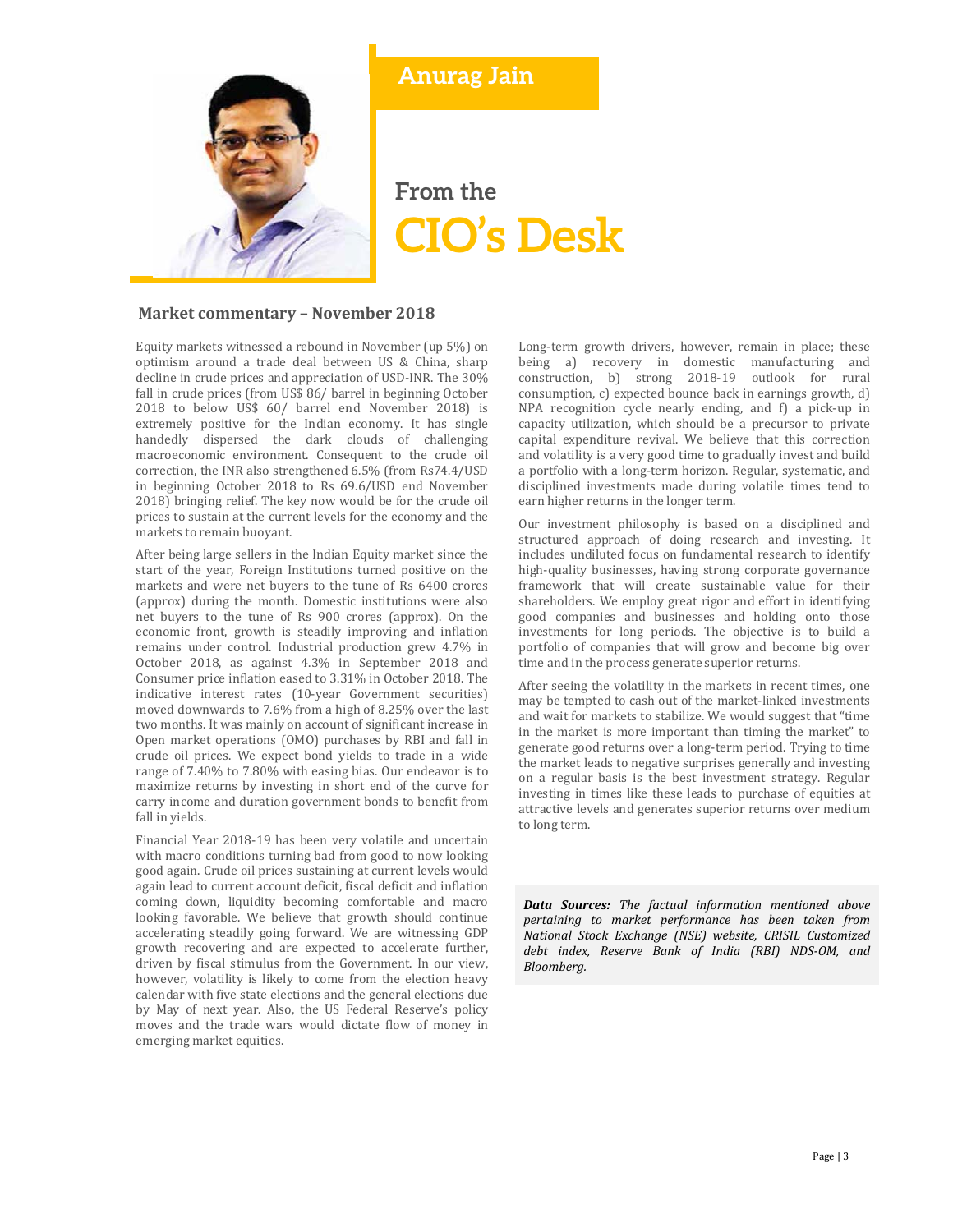## **Equity Fund**

The Fund's primary objective is to have high capital appreciation through investment in equities. To maintain liquidity, the Fund will invest in cash and money market instruments.

#### **DATE OF INCEPTION: 16TH JUNE 2008**

| <b>Risk Profile - High</b>            |                   |                   | NAV as on 30th November 2018: 24.2573       |               |
|---------------------------------------|-------------------|-------------------|---------------------------------------------|---------------|
|                                       | <b>Actual</b>     | $AUM^{\hat{}}$ in | Top 10 Holding as on 30th November 2018     | $\%$          |
| <b>Asset Allocation Pattern</b>       | <b>Allocation</b> | Rs. Crore         | Equity                                      | 98.7          |
| $\frac{160\% - 100\%}{100\%}$         |                   |                   | Reliance Industries Ltd                     | 6.8           |
|                                       | 98.7%             | 677.3             | Reliance ETF Bank BeES                      | 6.5           |
| Equity and Equity Related Instruments |                   |                   | <b>ICICI Bank Ltd</b>                       | 6.3           |
| $0\% - 40\%$                          |                   |                   | Tata Consultancy Services Ltd               | 5.8           |
|                                       | 1.3%              | 9.0               | Maruti Suzuki India Ltd                     | 4.3           |
| Money Market Instruments and Others   |                   |                   | Infosys Ltd                                 | 4.2           |
|                                       |                   |                   | HDFC Bank Ltd                               | 4.0           |
| Total                                 | <b>100.0%</b>     | 686.3             | Housing Development Finance Corporation Ltd | 3.8           |
|                                       |                   |                   |                                             | $\sim$ $\sim$ |

#### **Benchmark:** Nifty 50



- 
- Computer Programming, Consultancy And Related Activities
- Manufacture Of Coke And Refined Petroleum Products
- Manufacture Of Motor Vehicles, Trailers And Semi-Trailers
- Manufacture Of Chemicals And Chemical Products
- Manufacture Of Pharmaceuticals, Medicinal Chemical And Botanical Products  $20$
- Manufacture Of Other Non-Metallic Mineral Products
- Manufacture Of Food Products
- Manufacture Of Basic Metals
- Manufacture Of Tobacco Products
- Mutual Fund (Including ETF)
- Others

INVESTMENT TRACKER NOVEMBER 2018

| <b>Fund Manager</b> | <b>Number of Funds Managed</b> |             |               |  |  |  |
|---------------------|--------------------------------|-------------|---------------|--|--|--|
|                     | Equity                         | <b>Debt</b> | <b>Hybrid</b> |  |  |  |
| Mr Anurag Jain      |                                |             |               |  |  |  |

NAV as on 30th November 2018: 24.2573

| <b>KISK PTOHIC - FILQN</b>                       | Actual            | $AUM^{\hat{}}$ in | Top 10 Holding as on 30th November 2018     | $\frac{0}{0}$ |
|--------------------------------------------------|-------------------|-------------------|---------------------------------------------|---------------|
| <b>Asset Allocation Pattern</b>                  | <b>Allocation</b> | Rs. Crore         | <b>Equity</b>                               | 98.7          |
| 60% -100%                                        |                   |                   | Reliance Industries Ltd                     | 6.8           |
|                                                  | <b>98.7%</b>      | 677.3             | Reliance ETF Bank BeES                      | 6.5           |
| Equity and Equity Related Instruments            |                   |                   | <b>ICICI Bank Ltd</b>                       | 6.3           |
| $0\% - 40\%$                                     |                   |                   | Tata Consultancy Services Ltd               | 5.8           |
|                                                  | 1.3%              | 9.0               | Maruti Suzuki India Ltd                     | 4.3           |
| Money Market Instruments and Others              |                   |                   | Infosys Ltd                                 | 4.2           |
|                                                  |                   |                   | HDFC Bank Ltd                               | 4.0           |
| <b>Total</b>                                     | 100.0%            | 686.3             | Housing Development Finance Corporation Ltd | 3.8           |
|                                                  |                   |                   | Kotak Mahindra Bank Ltd                     | 3.0           |
| ^Assets Under Management                         |                   |                   | <b>Kotak Banking ETF</b>                    | 2.9           |
|                                                  |                   |                   | Others                                      | 51.1          |
| Benchmark: Nifty 50                              |                   |                   | Money Market Instruments & Others(%)        | 1.3           |
| <b>FUND PERFORMANCE AS ON 30th November 2018</b> |                   |                   | <b>Total</b>                                | 100.0         |

*Equity fund benchmark is Nifty 50*

*Modified Duration of Debt and Money Market: 0.01 years Past performance is not indicative of future performance*

*The SFIN for Equity fund is ULIF00116/06/08EQUITYFUND136*



(Others)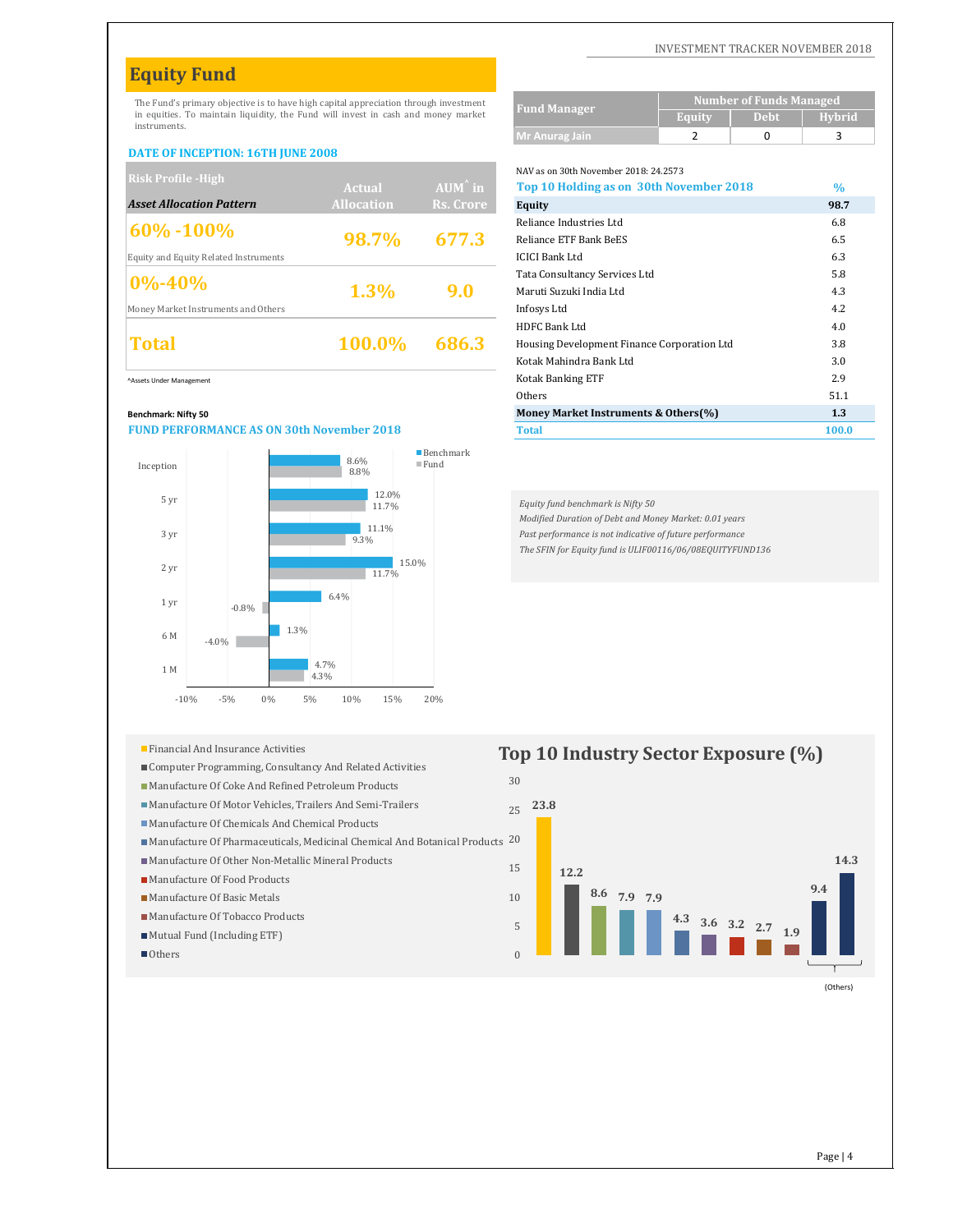## **Equity II Fund**

The Fund's primary objective is to have high capital appreciation through investment in equities. To maintain liquidity, the Fund will invest in cash and money market instruments.

#### **DATE OF INCEPTION: 07TH JANUARY 2010**

| <b>Risk Profile - High</b>            |                   |                   | NAV as on 30th November 2018: 19,8043       |               |
|---------------------------------------|-------------------|-------------------|---------------------------------------------|---------------|
|                                       | <b>Actual</b>     | $AUM^{\wedge}$ in | Top 10 Holding as on 30th November 2018     | $\frac{0}{0}$ |
| <b>Asset Allocation Pattern</b>       | <b>Allocation</b> | Rs. Crore         | Equity                                      | 98.7          |
| $ 60\% - 100\%$                       |                   |                   | <b>ICICI Bank Ltd</b>                       | 6.5           |
|                                       | <b>98.7%</b>      | 2217.1            | Reliance ETF Bank BeES                      | 5.5           |
| Equity and Equity Related Instruments |                   |                   | Tata Consultancy Services Ltd               | 5.4           |
| $ 0\% - 40\%$                         |                   |                   | Maruti Suzuki India Ltd                     | 4.6           |
|                                       | 1.3%              | 29.6              | Infosys Ltd                                 | 4.3           |
| Money Market Instruments and Others   |                   |                   | <b>Kotak Banking ETF</b>                    | 3.9           |
|                                       |                   |                   | Reliance Industries Ltd                     | 3.7           |
| Total                                 | 100.0% 2246.7     |                   | Housing Development Finance Corporation Ltd | 3.6           |
|                                       |                   |                   |                                             |               |

#### **Benchmark:** Nifty 50



- 
- Computer Programming, Consultancy And Related Activities
- Manufacture Of Motor Vehicles, Trailers And Semi-Trailers
- Manufacture Of Chemicals And Chemical Products
- Manufacture Of Coke And Refined Petroleum Products
- Manufacture Of Food Products
- Manufacture Of Pharmaceuticals, Medicinal Chemical And Botanical Products
- Manufacture Of Other Non-Metallic Mineral Products
- Civil Engineering
- Manufacture Of Basic Metals
- Mutual Fund (Including ETF)
- Others

INVESTMENT TRACKER NOVEMBER 2018

| <b>Fund Manager</b> | <b>Number of Funds Managed</b> |             |                |  |  |
|---------------------|--------------------------------|-------------|----------------|--|--|
|                     | Equity                         | <b>Debt</b> | <b>H</b> vbrid |  |  |
| Mr Anurag Jain      |                                |             |                |  |  |

NAV as on 30th November 2018: 19.8043

| <b>IMORT LOTEL THEM</b>                          | <b>Actual</b>     | AUM in    | Top 10 Holding as on 30th November 2018     | $\frac{0}{0}$ |
|--------------------------------------------------|-------------------|-----------|---------------------------------------------|---------------|
| <b>Asset Allocation Pattern</b>                  | <b>Allocation</b> | Rs. Crore | Equity                                      | 98.7          |
| 60% -100%                                        |                   |           | <b>ICICI Bank Ltd</b>                       | 6.5           |
|                                                  | 98.7%             | 2217.1    | Reliance ETF Bank BeES                      | 5.5           |
| Equity and Equity Related Instruments            |                   |           | Tata Consultancy Services Ltd               | 5.4           |
| $0\% - 40\%$                                     |                   |           | Maruti Suzuki India Ltd                     | 4.6           |
|                                                  | 1.3%              | 29.6      | Infosys Ltd                                 | 4.3           |
| Money Market Instruments and Others              |                   |           | <b>Kotak Banking ETF</b>                    | 3.9           |
|                                                  |                   |           | Reliance Industries Ltd                     | 3.7           |
| <b>Total</b>                                     | <b>100.0%</b>     | 2246.7    | Housing Development Finance Corporation Ltd | 3.6           |
|                                                  |                   |           | HDFC Bank Ltd                               | 3.5           |
| ^Assets Under Management                         |                   |           | Larsen & Tourbo Ltd                         | 3.0           |
|                                                  |                   |           | Others                                      | 54.8          |
| Benchmark: Nifty 50                              |                   |           | Money Market Instruments & Others(%)        | 1.3           |
| <b>FUND PERFORMANCE AS ON 30th November 2018</b> |                   |           | <b>Total</b>                                | 100.0         |

*Equity II Fund benchmark is Nifty 50*

*Modified Duration of Debt and Money Market: 0.01 years Past performance is not indicative of future performance The SFIN for Equity II Fund is ULIF00607/01/10EQUTYIIFND136*

## **Top 10 Industry Sector Exposure**  $(\%)$



(Others)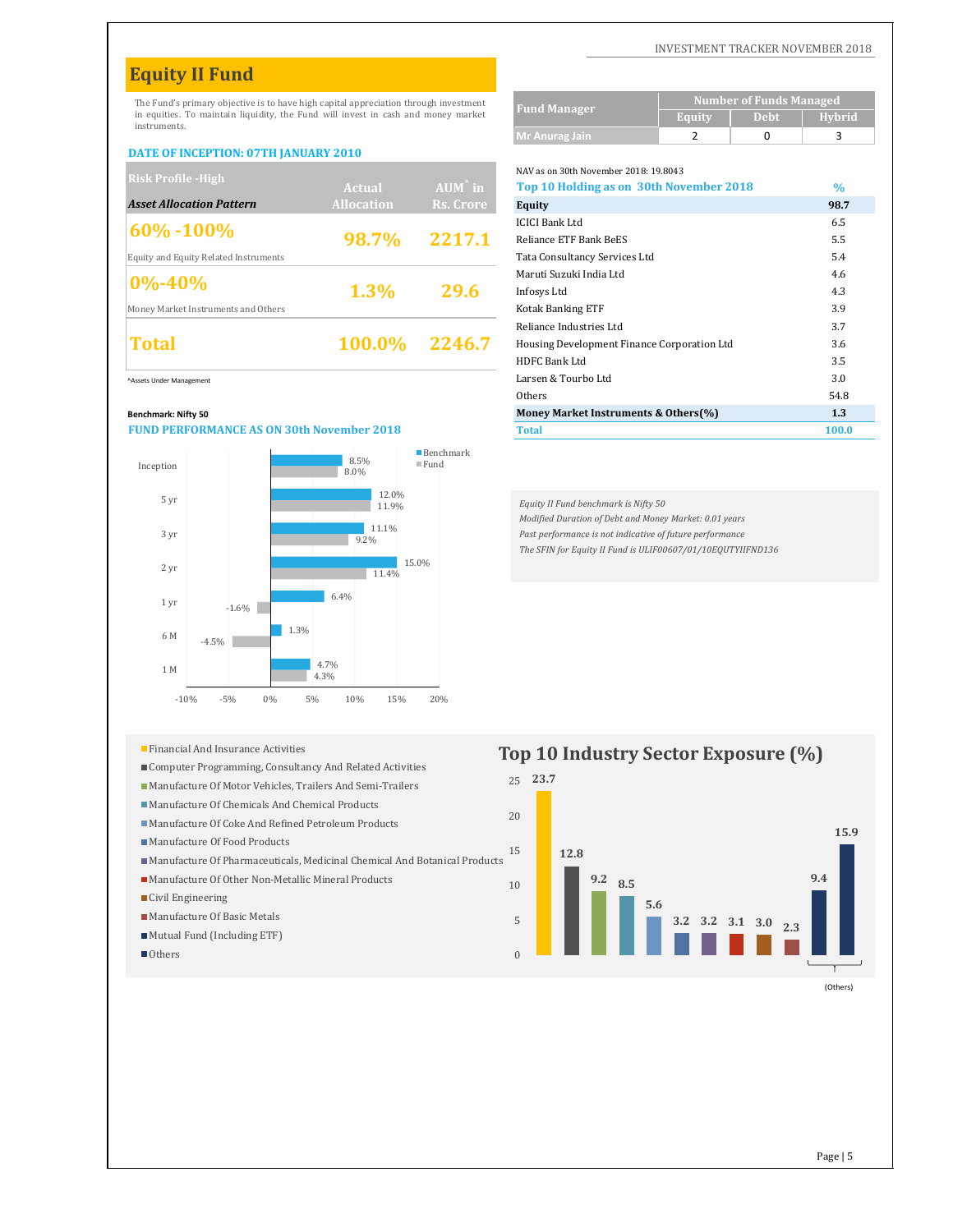### **Growth Fund**

#### **DATE OF INCEPTION: 16TH JUNE 2008**

| <b>Risk Profile -Medium to High</b>   |                   |                   | NAV as on 30th November 2018: 24.2696       |      |
|---------------------------------------|-------------------|-------------------|---------------------------------------------|------|
|                                       | <b>Actual</b>     | $AUM^{\wedge}$ in | Top 10 Holding as on 30th November 2018     | $\%$ |
| <b>Asset Allocation Pattern</b>       | <b>Allocation</b> | Rs. Crore         | Equity                                      | 84.8 |
|                                       |                   |                   | <b>ICICI Bank Ltd</b>                       | 5.9  |
| 50% -90%                              | 84.8%             | 124.1             | Tata Consultancy Services Ltd               | 5.2  |
| Equity and Equity Related Instruments |                   |                   | HDFC Bank Ltd                               | 5.2  |
|                                       |                   |                   | Infosys Ltd                                 | 4.1  |
| $10\% - 50\%$                         | <b>14.1%</b>      | 20.7              | Maruti Suzuki India Ltd                     | 3.7  |
| Debt and Debt Related Instruments     |                   |                   | Reliance ETF Bank BeES                      | 3.2  |
|                                       |                   |                   | <b>Kotak Banking ETF</b>                    | 3.1  |
| $ 0\% - 40\%$                         | $1.0\%$           | 1.5               | Housing Development Finance Corporation Ltd | 2.6  |
| Money Market Instruments and Others   |                   |                   | ITC Ltd                                     | 2.5  |
|                                       |                   |                   | Larsen & Tourbo Ltd                         | 2.5  |
| <b>Total</b>                          | 100.0%            | 146.3             | Others                                      | 46.8 |
|                                       |                   |                   |                                             |      |



| <u>ui owul fullu</u>    |                                                                                                                                         |    |              |                   |                                                                                                                                                                               |                                                        |                                                                |               |
|-------------------------|-----------------------------------------------------------------------------------------------------------------------------------------|----|--------------|-------------------|-------------------------------------------------------------------------------------------------------------------------------------------------------------------------------|--------------------------------------------------------|----------------------------------------------------------------|---------------|
|                         |                                                                                                                                         |    |              |                   | The Fund invests in listed equities and high quality fixed income and money market<br>instruments. The Fund intends to adopt relatively aggressive approach towards bonds and | <b>Fund Manager</b>                                    | <b>Number of Funds Managed</b><br><b>Equity</b><br><b>Debt</b> | <b>Hybrid</b> |
|                         | equities with the objective of achieving capital appreciation.                                                                          |    |              |                   |                                                                                                                                                                               | <b>Mr Vikas Gupta</b>                                  | $\overline{2}$<br>$\mathbf 0$                                  | 3             |
|                         | DATE OF INCEPTION: 16TH JUNE 2008                                                                                                       |    |              |                   |                                                                                                                                                                               | <b>Mr Abhishek Das</b>                                 | $\Omega$<br>6                                                  | 8             |
|                         |                                                                                                                                         |    |              |                   |                                                                                                                                                                               | NAV as on 30th November 2018: 24.2696                  |                                                                |               |
|                         | <b>Risk Profile - Medium to High</b>                                                                                                    |    |              | <b>Actual</b>     | $AUM^{\wedge}$ in                                                                                                                                                             | Top 10 Holding as on 30th November 2018                |                                                                | $\%$          |
|                         | <b>Asset Allocation Pattern</b>                                                                                                         |    |              | <b>Allocation</b> | Rs. Crore                                                                                                                                                                     | Equity                                                 |                                                                | 84.8          |
|                         |                                                                                                                                         |    |              |                   |                                                                                                                                                                               | <b>ICICI Bank Ltd</b>                                  |                                                                | 5.9           |
| 50%-90%                 |                                                                                                                                         |    |              | 84.8%             | 124.1                                                                                                                                                                         | Tata Consultancy Services Ltd                          |                                                                | 5.2           |
|                         | Equity and Equity Related Instruments                                                                                                   |    |              |                   |                                                                                                                                                                               | <b>HDFC Bank Ltd</b>                                   |                                                                | 5.2           |
|                         |                                                                                                                                         |    |              |                   |                                                                                                                                                                               | Infosys Ltd                                            |                                                                | 4.1           |
| $10\% - 50\%$           |                                                                                                                                         |    |              | 14.1%             | 20.7                                                                                                                                                                          | Maruti Suzuki India Ltd                                |                                                                | 3.7           |
|                         | Debt and Debt Related Instruments                                                                                                       |    |              |                   |                                                                                                                                                                               | <b>Reliance ETF Bank BeES</b>                          |                                                                | 3.2           |
|                         |                                                                                                                                         |    |              |                   |                                                                                                                                                                               | <b>Kotak Banking ETF</b>                               |                                                                | 3.1           |
| $0\% - 40\%$            |                                                                                                                                         |    |              | 1.0%              | 1.5                                                                                                                                                                           | Housing Development Finance Corporation Ltd            |                                                                | 2.6           |
|                         | Money Market Instruments and Others                                                                                                     |    |              |                   |                                                                                                                                                                               | <b>ITC</b> Ltd                                         |                                                                | 2.5           |
|                         |                                                                                                                                         |    |              |                   |                                                                                                                                                                               | Larsen & Tourbo Ltd                                    |                                                                | 2.5           |
| Total                   |                                                                                                                                         |    |              | 100.0%            | 146.3                                                                                                                                                                         | Others                                                 |                                                                | 46.8          |
|                         |                                                                                                                                         |    |              |                   |                                                                                                                                                                               | <b>Government Securities</b>                           |                                                                | 9.4           |
| Assets Under Management |                                                                                                                                         |    |              |                   |                                                                                                                                                                               | 8.97% Govt. of India (MD 05/12/2030)                   |                                                                | 3.0           |
|                         | Benchmark: Nifty 50 and CRISIL Composite Bond Fund Index                                                                                |    |              |                   |                                                                                                                                                                               | 7.17% Govt. of India (MD 08/01/2028)                   |                                                                | 2.3           |
|                         | <b>FUND PERFORMANCE AS ON 30th November 2018</b>                                                                                        |    |              |                   |                                                                                                                                                                               | 6.57% Govt. of India (MD 05/12/2033)                   |                                                                | 1.1           |
|                         |                                                                                                                                         |    |              |                   | $\blacksquare$ Benchmark                                                                                                                                                      | 7.72% Govt. of India (MD 25/05/2025)                   |                                                                | 1.0           |
| Inception               |                                                                                                                                         |    |              | 8.3%<br>8.8%      | $\blacksquare$ Fund                                                                                                                                                           | 6.35% Govt. of India (MD 02/01/2020)                   |                                                                | 0.5           |
|                         |                                                                                                                                         |    |              |                   |                                                                                                                                                                               | 7.61% Govt. of India (MD 09/05/2030)                   |                                                                | 0.4           |
| 5 yr                    |                                                                                                                                         |    |              | 11.1%<br>11.4%    |                                                                                                                                                                               | 9.23% Govt. of India (MD 23/12/2043)                   |                                                                | 0.4           |
|                         |                                                                                                                                         |    |              | 10.0%             |                                                                                                                                                                               | 7.88% Govt. of India (MD 19/03/2030)                   |                                                                | 0.2           |
| 3 yr                    |                                                                                                                                         |    |              | 9.4%              |                                                                                                                                                                               | 6.79% Govt. of India (MD 26/12/2029)                   |                                                                | 0.2           |
|                         |                                                                                                                                         |    |              |                   | 12.5%                                                                                                                                                                         | 6.84% Govt. of India (MD 19/12/2022)                   |                                                                | 0.1           |
| 2 yr                    |                                                                                                                                         |    |              | 9.9%              |                                                                                                                                                                               | Others                                                 |                                                                | 0.2           |
| 1 yr                    |                                                                                                                                         |    | 5.5%         |                   |                                                                                                                                                                               | <b>Corporate Debt</b>                                  |                                                                | 4.8           |
|                         | $-2.1\%$                                                                                                                                |    |              |                   |                                                                                                                                                                               | 9.75% Rural Electrification Corp. Ltd. (MD 11/11/2021) |                                                                | 1.1           |
| 6 M                     |                                                                                                                                         |    | 1.7%         |                   |                                                                                                                                                                               | 9.18% Power Fin Corp. Ltd. (MD 15/04/2021)             |                                                                | 0.9           |
|                         | $-5.1%$                                                                                                                                 |    |              |                   |                                                                                                                                                                               |                                                        | 10.40% Sikka Ports & Terminals Limited (MD 18/07/2021)         | 0.7           |
| 1 M                     |                                                                                                                                         |    | 4.1%<br>3.3% |                   |                                                                                                                                                                               | 9.00% Power Fin Corp. Ltd. (MD 11/03/2028)             |                                                                | 0.7           |
|                         |                                                                                                                                         |    |              |                   |                                                                                                                                                                               | 10.25% Sikka Ports & Terminals Ltd (MD 22/08/2021)     |                                                                | 0.6           |
| $-10%$                  | $-5%$                                                                                                                                   | 0% | 5%           | 10%               | 15%<br>20%                                                                                                                                                                    |                                                        | 8.25% The Great Eastern Shipping Co. Ltd (MD 25/05/2027)       | 0.3           |
|                         |                                                                                                                                         |    |              |                   |                                                                                                                                                                               | 8.57% India Infradebt Ltd. (MD 23/06/2026)             |                                                                | 0.3           |
|                         | rowth Fund benchmark is 80% Nifty 50 and 20% CRISIL Composite Bond Fund Index<br>lodified Duration of Debt and Money Market: 5.00 years |    |              |                   |                                                                                                                                                                               | 8.70% Power Fin Corp. Ltd. (MD 14/05/2020)             |                                                                | 0.1           |
|                         | ast performance is not indicative of future performance                                                                                 |    |              |                   |                                                                                                                                                                               | Money Market Instruments & Others(%)                   |                                                                | 1.0           |
|                         | he SFIN for Growth Fund is ULIF00216/06/08GROWTHFUND136                                                                                 |    |              |                   |                                                                                                                                                                               | <b>Total</b>                                           |                                                                | 100.0         |

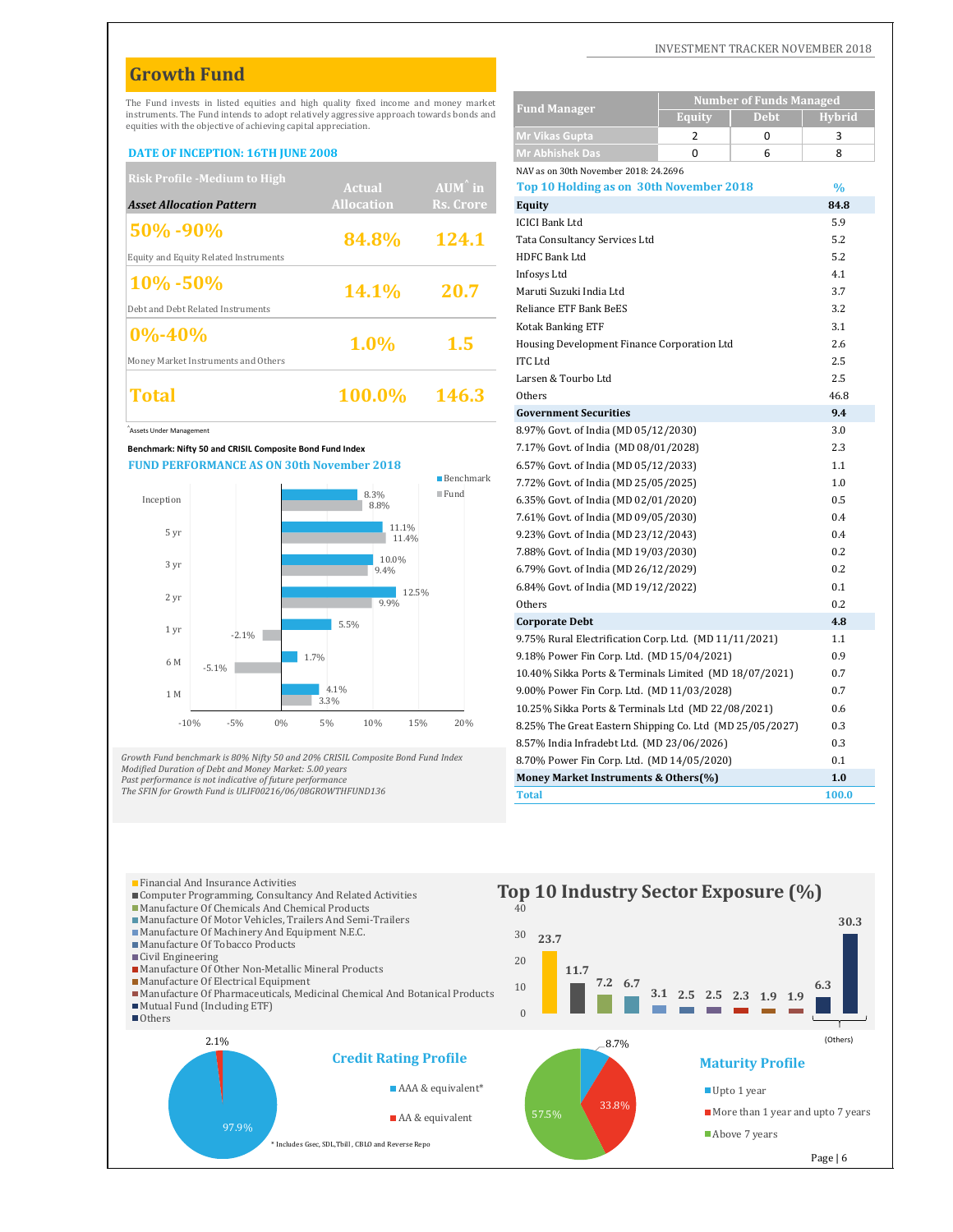## **Growth II Fund**

#### **DATE OF INCEPTION: 07TH JANUARY 2010**

| <b>Risk Profile -Medium to High</b>   |                   |                   | NAV as on 30th November 2018: 20.6114       |      |
|---------------------------------------|-------------------|-------------------|---------------------------------------------|------|
|                                       | <b>Actual</b>     | $AUM^{\wedge}$ in | Top 10 Holding as on 30th November 2018     | $\%$ |
| <b>Asset Allocation Pattern</b>       | <b>Allocation</b> | Rs. Crore         | Equity                                      | 84.5 |
|                                       |                   |                   | <b>ICICI Bank Ltd</b>                       | 5.9  |
| $150\%$ -90%                          | 84.5%             | <b>113.0</b>      | Tata Consultancy Services Ltd               | 5.3  |
| Equity and Equity Related Instruments |                   |                   | HDFC Bank Ltd                               | 5.2  |
| $10\% - 50\%$                         |                   |                   | Infosys Ltd                                 | 4.2  |
|                                       | <b>14.1%</b>      | 18.9              | Maruti Suzuki India Ltd                     | 3.8  |
| Debt and Debt Related Instruments     |                   |                   | Reliance ETF Bank BeES                      | 3.7  |
| $ 0\% - 40\% $                        |                   |                   | Housing Development Finance Corporation Ltd | 2.6  |
|                                       | 1.4%              | 1.9               | ITC Ltd                                     | 2.5  |
| Money Market Instruments and Others   |                   |                   | Larsen & Tourbo Ltd                         | 2.5  |
|                                       |                   |                   | Hindustan Unilever Ltd                      | 2.4  |
| Total                                 | 100.0%            | 133.7             | Others                                      | 46.5 |
|                                       |                   |                   |                                             |      |



|                         |                                                                                                                   | The Fund invests in listed equities and high quality fixed income and money market      |                          |                                                      | <b>Number of Funds Managed</b>                           |               |
|-------------------------|-------------------------------------------------------------------------------------------------------------------|-----------------------------------------------------------------------------------------|--------------------------|------------------------------------------------------|----------------------------------------------------------|---------------|
|                         |                                                                                                                   | instruments. The Fund intends to adopt relatively aggressive approach towards bonds and |                          | <b>Fund Manager</b>                                  | <b>Equity</b><br><b>Debt</b>                             | <b>Hybrid</b> |
|                         | equities with the objective of achieving capital appreciation.                                                    |                                                                                         |                          | <b>Mr Vikas Gupta</b>                                | $\mathbf 0$<br>2                                         | 3             |
|                         | <b>DATE OF INCEPTION: 07TH JANUARY 2010</b>                                                                       |                                                                                         |                          | <b>Mr Abhishek Das</b>                               | $\Omega$<br>6                                            | 8             |
|                         | <b>Risk Profile - Medium to High</b>                                                                              |                                                                                         |                          | NAV as on 30th November 2018: 20.6114                |                                                          |               |
|                         |                                                                                                                   | <b>Actual</b>                                                                           | $AUM^{\dagger}$ in       | Top 10 Holding as on 30th November 2018              |                                                          | $\%$          |
|                         | Asset Allocation Pattern                                                                                          | <b>Allocation</b>                                                                       | Rs. Crore                | Equity                                               |                                                          | 84.5          |
| 50% -90%                |                                                                                                                   |                                                                                         |                          | <b>ICICI Bank Ltd</b>                                |                                                          | 5.9           |
|                         |                                                                                                                   | 84.5%                                                                                   | 113.0                    | Tata Consultancy Services Ltd                        |                                                          | 5.3           |
|                         | Equity and Equity Related Instruments                                                                             |                                                                                         |                          | <b>HDFC Bank Ltd</b>                                 |                                                          | 5.2           |
| 10% -50%                |                                                                                                                   |                                                                                         |                          | Infosys Ltd                                          |                                                          | 4.2           |
|                         |                                                                                                                   | 14.1%                                                                                   | 18.9                     | Maruti Suzuki India Ltd                              |                                                          | 3.8           |
|                         | Debt and Debt Related Instruments                                                                                 |                                                                                         |                          | <b>Reliance ETF Bank BeES</b>                        |                                                          | 3.7           |
| $0\% - 40\%$            |                                                                                                                   |                                                                                         |                          | Housing Development Finance Corporation Ltd          |                                                          | 2.6           |
|                         |                                                                                                                   | 1.4%                                                                                    | 1.9                      | <b>ITC</b> Ltd                                       |                                                          | 2.5           |
|                         | Money Market Instruments and Others                                                                               |                                                                                         |                          | Larsen & Tourbo Ltd                                  |                                                          | 2.5           |
|                         |                                                                                                                   |                                                                                         |                          | Hindustan Unilever Ltd                               |                                                          | 2.4           |
| Total                   |                                                                                                                   | 100.0%                                                                                  | 133.7                    | Others                                               |                                                          | 46.5          |
|                         |                                                                                                                   |                                                                                         |                          | <b>Government Securities</b>                         |                                                          | 9.2           |
| Assets Under Management |                                                                                                                   |                                                                                         |                          | 7.17% Govt. of India (MD 08/01/2028)                 |                                                          | 1.8           |
|                         | Benchmark: Nifty 50 and CRISIL Composite Bond Fund Index                                                          |                                                                                         |                          | 6.68% Govt. of India (MD 17/09/2031)                 |                                                          | 1.7           |
|                         |                                                                                                                   | <b>FUND PERFORMANCE AS ON 30th November 2018</b>                                        |                          | 6.79% Govt. of India (MD 26/12/2029)                 |                                                          | 0.9           |
|                         |                                                                                                                   |                                                                                         | $\blacksquare$ Benchmark | 6.57% Govt. of India (MD 05/12/2033)                 |                                                          | 0.8           |
| Inception               |                                                                                                                   | 8.2%<br>8.5%                                                                            | $\blacksquare$ Fund      | 7.61% Govt. of India (MD 09/05/2030)                 |                                                          | 0.8           |
|                         |                                                                                                                   |                                                                                         |                          | 6.35% Govt. of India (MD 02/01/2020)                 |                                                          | 0.7           |
| 5 yr                    |                                                                                                                   | 11.1%<br>11.8%                                                                          |                          | 6.84% Govt. of India (MD 19/12/2022)                 |                                                          | 0.7           |
|                         |                                                                                                                   | 10.1%                                                                                   |                          | 7.80% Govt. of India (MD 03/05/2020)                 |                                                          | 0.6           |
| 3 yr                    |                                                                                                                   | 9.9%                                                                                    |                          | 7.72% Govt. of India (MD 25/05/2025)                 |                                                          | 0.5           |
|                         |                                                                                                                   | 12.6%                                                                                   |                          | 8.24% Govt. of India (MD 10/11/2033)                 |                                                          | 0.4           |
| 2 yr                    |                                                                                                                   | 10.4%                                                                                   |                          | Others                                               |                                                          | 0.2           |
|                         |                                                                                                                   | 5.5%                                                                                    |                          | <b>Corporate Debt</b>                                |                                                          | 4.9           |
| 1 yr                    | $-1.6\%$                                                                                                          |                                                                                         |                          | 9.00% Power Fin Corp. Ltd. (MD 11/03/2028)           |                                                          | 1.7           |
| 6 M                     |                                                                                                                   | 1.8%                                                                                    |                          | 10.25% Sikka Ports & Terminals Ltd (MD 22/08/2021)   |                                                          | 1.6           |
|                         | $-4.9%$                                                                                                           |                                                                                         |                          | 8.60% IDFC Infra Finance Ltd. (MD 25/08/2021)        |                                                          | 0.4           |
| 1 M                     |                                                                                                                   | 4.1%                                                                                    |                          |                                                      | 8.25% The Great Eastern Shipping Co. Ltd (MD 25/05/2027) | 0.4           |
|                         |                                                                                                                   | 3.4%                                                                                    |                          | 8.70% Great Eastern Shipping Co Ltd. (MD 06/05/2026) |                                                          | 0.3           |
| $-10%$                  | 0%<br>$-5%$                                                                                                       | 10%<br>5%<br>15%                                                                        | 20%                      |                                                      | 10.40% Sikka Ports & Terminals Limited (MD 18/07/2021)   | 0.2           |
|                         |                                                                                                                   |                                                                                         |                          | 8.57% India Infradebt Ltd. (MD 23/06/2026)           |                                                          | 0.2           |
|                         |                                                                                                                   | rowth II Fund benchmark is 80% Nifty 50 and 20% CRISIL Composite Bond Fund Index        |                          | 8.70% Power Fin Corp. Ltd. (MD 14/05/2020)           |                                                          | 0.1           |
|                         | lodified Duration of Debt and Money Market: 4.80 years<br>ast performance is not indicative of future performance |                                                                                         |                          | Money Market Instruments & Others(%)                 |                                                          | 1.4           |
|                         |                                                                                                                   | he SFIN for Growth II Fund is ULIF00707/01/10GROWTIIFND136                              |                          | <b>Total</b>                                         |                                                          | 100.0         |

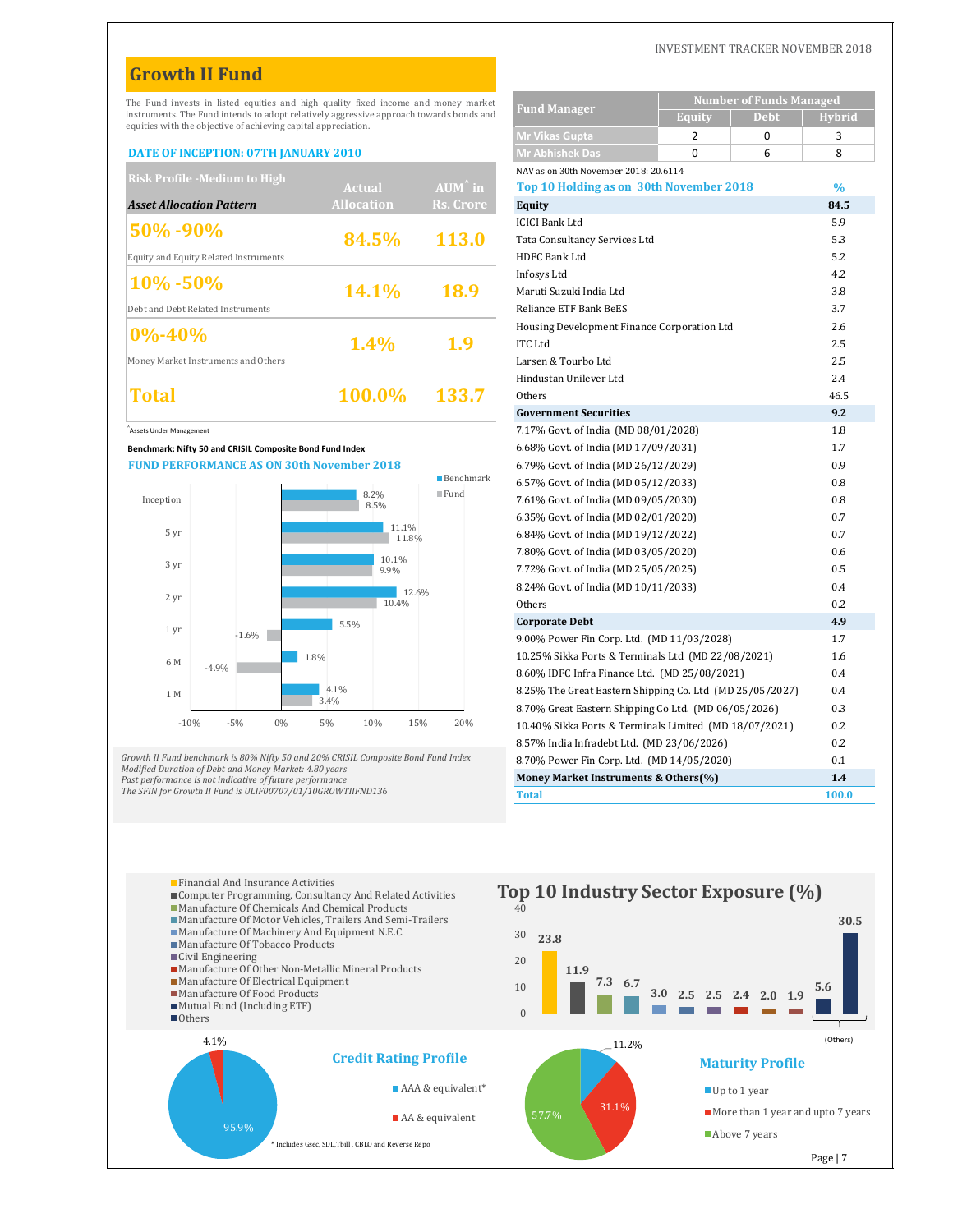## **Growth Plus Fund**

#### **DATE OF INCEPTION: 13TH SEPTEMBER 2010**

| <b>Risk Profile -Medium to High</b>   |                   |                   | NAV as on 30th November 2018: 17.5825       |               |
|---------------------------------------|-------------------|-------------------|---------------------------------------------|---------------|
|                                       | Actual            | $AUM^{\wedge}$ in | Top 10 Holding as on 30th November 2018     | $\frac{0}{0}$ |
| <b>Asset Allocation Pattern</b>       | <b>Allocation</b> | Rs. Crore         | Equity                                      | 85.1          |
| 50% -90%                              |                   |                   | <b>ICICI Bank Ltd</b>                       | 6.4           |
|                                       | 85.1%             | 374.4             | HDFC Bank Ltd                               | 5.2           |
| Equity and Equity Related Instruments |                   |                   | Infosys Ltd                                 | 5.0           |
| $10\% - 50\%$                         |                   |                   | Tata Consultancy Services Ltd               | 4.8           |
|                                       | <b>14.2%</b>      | 62.7              | Reliance Industries Ltd                     | 3.7           |
| Debt and Debt Related Instruments     |                   |                   | Maruti Suzuki India Ltd                     | 3.7           |
| $ 0\% - 40\% $                        |                   |                   | Reliance ETF Bank BeES                      | 3.2           |
|                                       | $0.7\%$           | <b>3.0</b>        | Housing Development Finance Corporation Ltd | 3.1           |
| Money Market Instruments and Others   |                   |                   | Larsen & Tourbo Ltd                         | 2.5           |
|                                       |                   |                   | <b>ITC</b> Ltd                              | 2.5           |
| <b>Total</b>                          | 100.0%            |                   | Others                                      | 44.8          |







|                                |                                                                                                                   | The Fund invests in listed equities and high quality fixed income and money market      |                          |                                                                      | <b>Number of Funds Managed</b>                           |              |
|--------------------------------|-------------------------------------------------------------------------------------------------------------------|-----------------------------------------------------------------------------------------|--------------------------|----------------------------------------------------------------------|----------------------------------------------------------|--------------|
|                                |                                                                                                                   | instruments. The Fund intends to adopt relatively aggressive approach towards bonds and |                          | <b>Fund Manager</b>                                                  | <b>Debt</b><br><b>Equity</b>                             | Hybrid       |
|                                | equities with the objective of achieving capital appreciation.                                                    |                                                                                         |                          | <b>Mr Vikas Gupta</b>                                                | $\overline{2}$<br>$\mathbf 0$                            | 3            |
|                                | <b>DATE OF INCEPTION: 13TH SEPTEMBER 2010</b>                                                                     |                                                                                         |                          | <b>Mr Abhishek Das</b>                                               | $\Omega$<br>6                                            | 8            |
|                                | <b>Risk Profile - Medium to High</b>                                                                              |                                                                                         |                          | NAV as on 30th November 2018: 17.5825                                |                                                          |              |
|                                |                                                                                                                   | <b>Actual</b>                                                                           | $AUM^{\hat{}}$ in        | Top 10 Holding as on 30th November 2018                              |                                                          | $\%$         |
|                                | <b>Asset Allocation Pattern</b>                                                                                   | <b>Allocation</b>                                                                       | Rs. Crore                | Equity                                                               |                                                          | 85.1         |
| 50% -90%                       |                                                                                                                   |                                                                                         |                          | <b>ICICI Bank Ltd</b>                                                |                                                          | 6.4          |
|                                |                                                                                                                   | 85.1%                                                                                   | 374.4                    | <b>HDFC Bank Ltd</b>                                                 |                                                          | 5.2          |
|                                | Equity and Equity Related Instruments                                                                             |                                                                                         |                          | Infosys Ltd                                                          |                                                          | 5.0          |
| 10%-50%                        |                                                                                                                   |                                                                                         |                          | Tata Consultancy Services Ltd                                        |                                                          | 4.8          |
|                                |                                                                                                                   | 14.2%                                                                                   | 62.7                     | Reliance Industries Ltd                                              |                                                          | 3.7          |
|                                | Debt and Debt Related Instruments                                                                                 |                                                                                         |                          | Maruti Suzuki India Ltd                                              |                                                          | 3.7          |
| $0\% - 40\%$                   |                                                                                                                   |                                                                                         |                          | Reliance ETF Bank BeES                                               |                                                          | 3.2          |
| 0.7%                           | 3.0                                                                                                               | Housing Development Finance Corporation Ltd                                             |                          | 3.1                                                                  |                                                          |              |
|                                | Money Market Instruments and Others                                                                               |                                                                                         |                          | Larsen & Tourbo Ltd<br><b>ITC</b> Ltd                                |                                                          | 2.5<br>2.5   |
|                                |                                                                                                                   |                                                                                         |                          | Others                                                               |                                                          |              |
| Total                          |                                                                                                                   | 100.0%                                                                                  | 440.0                    |                                                                      |                                                          | 44.8<br>11.0 |
| <b>Assets Under Management</b> |                                                                                                                   |                                                                                         |                          | <b>Government Securities</b><br>7.17% Govt. of India (MD 08/01/2028) |                                                          | 3.1          |
|                                | Benchmark: Nifty 50 and CRISIL Composite Bond Fund Index                                                          |                                                                                         |                          | 8.83% Govt. of India (MD 25/11/2023)                                 |                                                          | 1.2          |
|                                |                                                                                                                   | <b>FUND PERFORMANCE AS ON 30th November 2018</b>                                        |                          | 6.68% Govt. of India (MD 17/09/2031)                                 |                                                          | 1.2          |
|                                |                                                                                                                   |                                                                                         | $\blacksquare$ Benchmark | 9.23% Govt. of India (MD 23/12/2043)                                 |                                                          | 1.0          |
| Inception                      |                                                                                                                   | 7.8%                                                                                    | $\blacksquare$ Fund      | 7.61% Govt. of India (MD 09/05/2030)                                 |                                                          | 1.0          |
|                                |                                                                                                                   | 7.1%                                                                                    |                          | 6.35% Govt. of India (MD 02/01/2020)                                 |                                                          | 0.7          |
| 5 yr                           |                                                                                                                   | 11.1%                                                                                   |                          | 7.72% Govt. of India (MD 25/05/2025)                                 |                                                          | 0.6          |
|                                |                                                                                                                   | 11.5%                                                                                   |                          | 8.97% Govt. of India (MD 05/12/2030)                                 |                                                          | 0.5          |
| 3 yr                           |                                                                                                                   | 10.0%<br>9.5%                                                                           |                          | 7.80% Govt. of India (MD 03/05/2020)                                 |                                                          | 0.4          |
|                                |                                                                                                                   |                                                                                         |                          | 8.17% Govt. of India (MD 01/12/2044)                                 |                                                          | 0.4          |
| 2 yr                           |                                                                                                                   | 12.6%<br>9.9%                                                                           |                          | Others                                                               |                                                          | 0.9          |
|                                |                                                                                                                   | 5.5%                                                                                    |                          | <b>Corporate Debt</b>                                                |                                                          | 3.3          |
| 1 yr                           | $-2.3%$                                                                                                           |                                                                                         |                          | 10.25% Sikka Ports & Terminals Ltd (MD 22/08/2021)                   |                                                          | 0.6          |
| 6 M                            |                                                                                                                   | 1.7%                                                                                    |                          | 8.60% IDFC Infra Finance Ltd. (MD 25/08/2021)                        |                                                          | 0.6          |
|                                | $-5.6%$                                                                                                           |                                                                                         |                          | 9.24% LIC Housing Fin. Ltd. (MD 30/09/2024)                          |                                                          | 0.5          |
| 1 M                            |                                                                                                                   | 4.1%                                                                                    |                          | 9.00% Power Fin Corp. Ltd. (MD 11/03/2028)                           |                                                          | 0.4          |
|                                |                                                                                                                   | 3.2%                                                                                    |                          |                                                                      | 8.25% The Great Eastern Shipping Co. Ltd (MD 25/05/2027) | 0.4          |
| $-10%$                         | 0%<br>$-5%$                                                                                                       | 5%<br>10%<br>15%                                                                        | 20%                      | 9.3% L&T Infra Debt Fund Ltd. (MD 25/08/2023)                        |                                                          | 0.2          |
|                                |                                                                                                                   |                                                                                         |                          | 8.01% L&T Infra Debt Fund Ltd. (MD 08/06/2022)                       |                                                          | 0.2          |
|                                |                                                                                                                   | rowth Plus Fund benchmark is 80% Nifty 50 and 20% CRISIL Composite Bond Fund Index      |                          |                                                                      | 10.40% Sikka Ports & Terminals Limited (MD 18/07/2021)   | 0.2          |
|                                | lodified Duration of Debt and Money Market: 5.17 years<br>ast performance is not indicative of future performance |                                                                                         |                          | 8.57% India Infradebt Ltd. (MD 23/06/2026)                           |                                                          | 0.1          |
|                                |                                                                                                                   | he SFIN for Growth Plus Fund is ULIF00913/09/10GROWTPLFND136                            |                          |                                                                      | 9.75% Rural Electrification Corp. Ltd. (MD 11/11/2021)   | 0.1          |
|                                |                                                                                                                   |                                                                                         |                          | Others                                                               |                                                          | 0.0          |
|                                |                                                                                                                   |                                                                                         |                          | Money Market Instruments & Others(%)                                 |                                                          | 0.7          |
|                                |                                                                                                                   |                                                                                         |                          | <b>Total</b>                                                         |                                                          | 100.0        |

**28.3**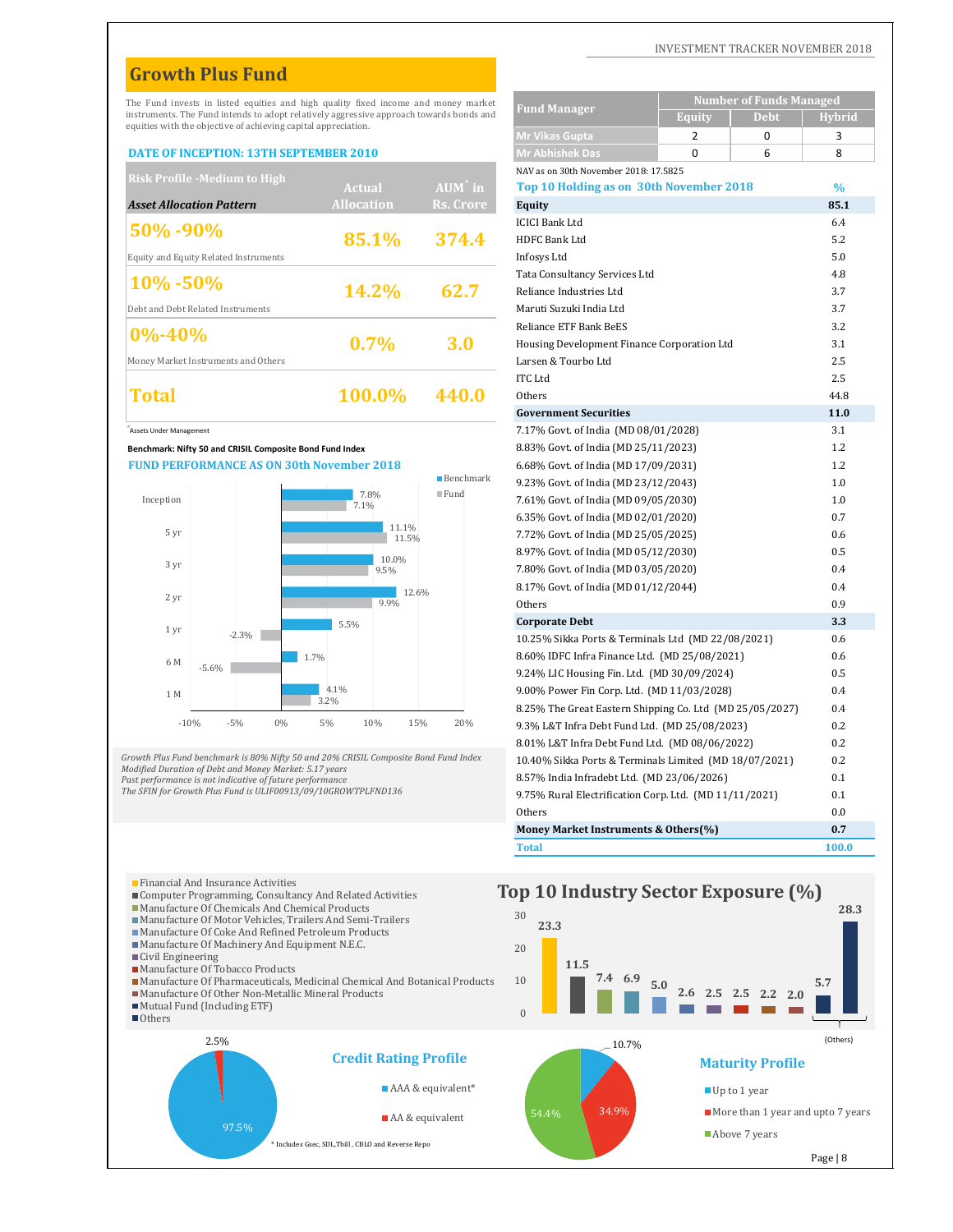## **Balanced Fund**

#### **DATE OF INCEPTION: 16TH JUNE 2008**

| <b>Risk Profile -Medium</b>           |                   |                   | NAV as on 30th November 2018: 24.6004   |               |
|---------------------------------------|-------------------|-------------------|-----------------------------------------|---------------|
|                                       | Actual            | $AUM^{\hat{}}$ in | Top 10 Holding as on 30th November 2018 | $\frac{0}{0}$ |
| <b>Asset Allocation Pattern</b>       | <b>Allocation</b> | Rs. Crore         | <b>Equity</b>                           | 54.7          |
|                                       |                   |                   | HDFC Bank Ltd                           | 5.2           |
| $ 30\% - 70\%$                        | <b>54.7%</b>      | <b>160.2</b>      | <b>ICICI Bank Ltd</b>                   | 4.9           |
| Equity and Equity Related Instruments |                   |                   | Tata Consultancy Services Ltd           | 3.7           |
| $ 30\% - 70\%$                        |                   |                   | Infosys Ltd                             | 2.8           |
|                                       | 42.4%             | <b>124.3</b>      | Maruti Suzuki India Ltd                 | 2.3           |
| Debt and Debt Related Instruments     |                   |                   | Larsen & Tourbo Ltd                     | 1.8           |
| $ 0\% - 40\% $                        |                   |                   | Team Lease Services Ltd                 | 1.6           |
|                                       | 3.0%              | 8.7               | ITC Ltd                                 | 1.5           |
| Money Market Instruments and Others   |                   |                   | Hindustan Unilever Ltd                  | 1.5           |
|                                       |                   |                   | SRF Ltd                                 | 1.5           |
| <b>Total</b>                          | 100.0%            | 293.2             | Others                                  | 27.9          |
|                                       |                   |                   |                                         |               |





|                                                                                 |                                           |              |                   | The Fund adopts a relatively balanced approach towards bonds and equities exposure       |                                                        |               | <b>Number of Funds Managed</b> |               |
|---------------------------------------------------------------------------------|-------------------------------------------|--------------|-------------------|------------------------------------------------------------------------------------------|--------------------------------------------------------|---------------|--------------------------------|---------------|
|                                                                                 |                                           |              |                   | with the objective of achieving capital appreciation with minimal short-term performance | <b>Fund Manager</b>                                    | <b>Equity</b> | <b>Debt</b>                    | <b>Hybrid</b> |
| volatility.                                                                     |                                           |              |                   |                                                                                          | Mr Anurag Jain                                         | 2             | 0                              | 3             |
| <b>DATE OF INCEPTION: 16TH JUNE 2008</b>                                        |                                           |              |                   |                                                                                          | <b>Mr Abhishek Das</b>                                 | $\Omega$      | 6                              | 8             |
| <b>Risk Profile - Medium</b>                                                    |                                           |              |                   |                                                                                          | NAV as on 30th November 2018: 24.6004                  |               |                                |               |
|                                                                                 |                                           |              | <b>Actual</b>     | $AUM^{\hat{}}$ in                                                                        | Top 10 Holding as on 30th November 2018                |               |                                | $\%$          |
| <b>Asset Allocation Pattern</b>                                                 |                                           |              | <b>Allocation</b> | <b>Rs. Crore</b>                                                                         | Equity                                                 |               |                                | 54.7          |
| 30%-70%                                                                         |                                           |              |                   |                                                                                          | <b>HDFC Bank Ltd</b>                                   |               |                                | 5.2           |
|                                                                                 |                                           |              | 54.7%             | 160.2                                                                                    | <b>ICICI Bank Ltd</b>                                  |               |                                | 4.9           |
| Equity and Equity Related Instruments                                           |                                           |              |                   |                                                                                          | Tata Consultancy Services Ltd                          |               |                                | 3.7           |
| 30%-70%                                                                         |                                           |              |                   |                                                                                          | Infosys Ltd                                            |               |                                | 2.8           |
|                                                                                 |                                           |              | 42.4%             | 124.3                                                                                    | Maruti Suzuki India Ltd                                |               |                                | 2.3           |
| Debt and Debt Related Instruments                                               |                                           |              |                   |                                                                                          | Larsen & Tourbo Ltd                                    |               |                                | 1.8           |
| $0\% - 40\%$                                                                    |                                           |              | 3.0%              | 8.7                                                                                      | Team Lease Services Ltd<br><b>ITC</b> Ltd              |               |                                | 1.6<br>1.5    |
| Money Market Instruments and Others                                             |                                           |              |                   |                                                                                          | Hindustan Unilever Ltd                                 |               |                                | 1.5           |
|                                                                                 |                                           |              |                   |                                                                                          | <b>SRF Ltd</b>                                         |               |                                | 1.5           |
| <b>Total</b>                                                                    |                                           |              | 100.0%            | 293.2                                                                                    | Others                                                 |               |                                | 27.9          |
|                                                                                 |                                           |              |                   |                                                                                          | <b>Government Securities</b>                           |               |                                | 17.5          |
| <b>Assets Under Management</b>                                                  |                                           |              |                   |                                                                                          | 7.17% Govt. of India (MD 08/01/2028)                   |               |                                | 6.1           |
| Benchmark: Nifty 50 and CRISIL Composite Bond Fund Index                        |                                           |              |                   |                                                                                          | 9.23% Govt. of India (MD 23/12/2043)                   |               |                                | 3.0           |
|                                                                                 | FUND PERFORMANCE AS ON 30th November 2018 |              |                   |                                                                                          | 8.83% Govt. of India (MD 25/11/2023)                   |               |                                | 2.2           |
|                                                                                 |                                           |              |                   | $\blacksquare$ Benchmark                                                                 | 8.83% Govt. of India (MD 12/12/2041)                   |               |                                | 1.5           |
| Inception                                                                       |                                           |              | 7.8%<br>9.0%      | $\blacksquare$ Fund                                                                      | 6.68% Govt. of India (MD 17/09/2031)                   |               |                                | 1.2           |
|                                                                                 |                                           |              |                   |                                                                                          | 6.62% Govt. of India (MD 28/11/2051)                   |               |                                | 0.9           |
| 5 yr                                                                            |                                           |              | 9.8%              | 10.3%                                                                                    | 6.84% Govt. of India (MD 19/12/2022)                   |               |                                | 0.5           |
|                                                                                 |                                           |              | 8.5%              |                                                                                          | 7.80% Govt. of India (MD 03/05/2020)                   |               |                                | 0.5           |
| 3 yr                                                                            |                                           |              | 8.2%              |                                                                                          | 8.35% Uttar Pradesh State Dev. Loan Sp (MD 02/06/2024) |               |                                | 0.4           |
|                                                                                 |                                           |              | 8.8%              |                                                                                          | 8.24% Govt. of India (MD 10/11/2033)                   |               |                                | 0.4           |
| 2 yr                                                                            |                                           |              | 7.0%              |                                                                                          | Others                                                 |               |                                | 0.8           |
| 1 yr                                                                            |                                           | 4.3%         |                   |                                                                                          | <b>Corporate Debt</b>                                  |               |                                | 24.9          |
|                                                                                 | $-0.1%$                                   |              |                   |                                                                                          | 9.00% Power Fin Corp. Ltd. (MD 11/03/2028)             |               |                                | 7.0           |
| 6 M                                                                             | $-1.8%$                                   | 2.4%         |                   |                                                                                          | 9.75% Rural Electrification Corp. Ltd. (MD 11/11/2021) |               |                                | 2.5           |
|                                                                                 |                                           |              |                   |                                                                                          | 9.18% Tata Sons Ltd. (MD 23/11/2020)                   |               |                                | 2.2           |
| 1 M                                                                             |                                           | 3.2%<br>2.9% |                   |                                                                                          | 7.47% Power Fin Corp. Ltd. (MD 16/09/2021)             |               |                                | 1.8           |
| $-5%$                                                                           | 0%                                        | 5%           | 10%               | 15%                                                                                      | 10.40% Sikka Ports & Terminals Limited (MD 18/07/2021) |               |                                | 1.8           |
|                                                                                 |                                           |              |                   |                                                                                          | 9.24% LIC Housing Fin. Ltd. (MD 30/09/2024)            |               |                                | 1.4           |
| alanced Fund benchmark is 50% Nifty 50 and 50% CRISIL Composite Bond Fund Index |                                           |              |                   |                                                                                          | 9% Shriram Transport Finance Co. Ltd. (MD 28/03/2028)  |               |                                | 1.2           |
| lodified Duration of Debt and Money Market: 5.03 years                          |                                           |              |                   |                                                                                          | 7.90% Sikka Ports & Terminals Limited (MD 18/11/2026)  |               |                                | 1.1           |
|                                                                                 |                                           |              |                   |                                                                                          | 8.70% Great Eastern Shipping Co Ltd. (MD 06/05/2026)   |               |                                | 1.1<br>1.1    |
| ast performance is not indicative of future performance                         |                                           |              |                   |                                                                                          | 10.25% Sikka Ports & Terminals Ltd (MD 22/08/2021)     |               |                                |               |
| he SFIN for Balanced Fund is ULIF00316/06/08BLNCEDFUND136                       |                                           |              |                   |                                                                                          |                                                        |               |                                |               |
|                                                                                 |                                           |              |                   |                                                                                          | Others<br>Money Market Instruments & Others(%)         |               |                                | 3.6<br>3.0    |

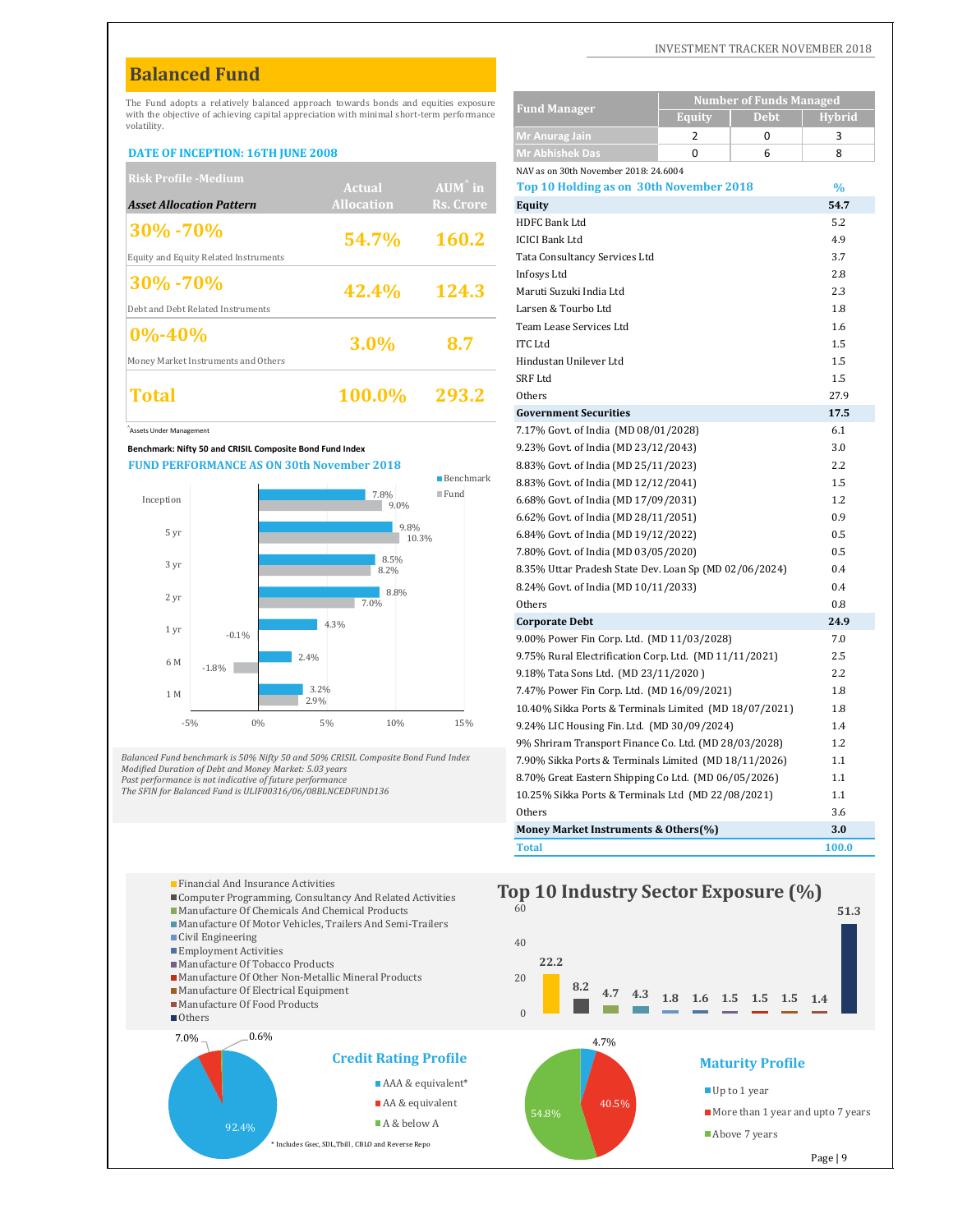## **Balanced II Fund**

#### **DATE OF INCEPTION: 07TH JANUARY 2010**

| <b>Risk Profile -Medium</b>           |                   |                   | NAV as on 30th November 2018: 19.8054   |               |
|---------------------------------------|-------------------|-------------------|-----------------------------------------|---------------|
|                                       | Actual            | $AUM^{\hat{}}$ in | Top 10 Holding as on 30th November 2018 | $\frac{0}{0}$ |
| <b>Asset Allocation Pattern</b>       | <b>Allocation</b> | Rs. Crore         | <b>Equity</b>                           | 55.3          |
|                                       |                   |                   | HDFC Bank Ltd                           | 5.5           |
| $ 30\% - 70\%$                        | 55.3%             | 183.4             | <b>ICICI Bank Ltd</b>                   | 4.9           |
| Equity and Equity Related Instruments |                   |                   | Tata Consultancy Services Ltd           | 3.8           |
| $ 30\% - 70\%$                        |                   |                   | Infosys Ltd                             | 2.9           |
|                                       | 40.8%             | 135.3             | Maruti Suzuki India Ltd                 | 2.4           |
| Debt and Debt Related Instruments     |                   |                   | Larsen & Tourbo Ltd                     | 1.7           |
|                                       |                   |                   | Team Lease Services Ltd                 | 1.6           |
| $ 0\% - 40\% $                        | 3.8%              | <b>12.7</b>       | <b>ITC</b> Ltd                          | 1.5           |
| Money Market Instruments and Others   |                   |                   | Hindustan Unilever Ltd                  | 1.5           |
|                                       |                   |                   | SRF Ltd                                 | 1.4           |
| <b>Total</b>                          | 100.0%            | 331.4             | Others                                  | 28.0          |
|                                       |                   |                   |                                         |               |





| <u>dialiteu II f</u>                                                                                                    |         |    |              |                                                                                    |                                                                                          |                                                        |               |                                |               |
|-------------------------------------------------------------------------------------------------------------------------|---------|----|--------------|------------------------------------------------------------------------------------|------------------------------------------------------------------------------------------|--------------------------------------------------------|---------------|--------------------------------|---------------|
|                                                                                                                         |         |    |              |                                                                                    | The Fund adopts a relatively balanced approach towards bonds and equities exposure       | <b>Fund Manager</b>                                    |               | <b>Number of Funds Managed</b> |               |
| volatility.                                                                                                             |         |    |              |                                                                                    | with the objective of achieving capital appreciation with minimal short-term performance |                                                        | <b>Equity</b> | <b>Debt</b>                    | <b>Hybrid</b> |
|                                                                                                                         |         |    |              |                                                                                    |                                                                                          | Mr Anurag Jain                                         | 2             | 0                              | 3             |
| <b>DATE OF INCEPTION: 07TH JANUARY 2010</b>                                                                             |         |    |              |                                                                                    |                                                                                          | <b>Mr Abhishek Das</b>                                 | $\Omega$      | 6                              | 8             |
| <b>Risk Profile -Medium</b>                                                                                             |         |    |              |                                                                                    |                                                                                          | NAV as on 30th November 2018: 19.8054                  |               |                                |               |
|                                                                                                                         |         |    |              | <b>Actual</b>                                                                      | $AUM^{\hat{}}$ in                                                                        | Top 10 Holding as on 30th November 2018                |               |                                | $\frac{0}{0}$ |
| Asset Allocation Pattern                                                                                                |         |    |              | <b>Allocation</b>                                                                  | Rs. Crore                                                                                | <b>Equity</b>                                          |               |                                | 55.3          |
| 30% - 70%                                                                                                               |         |    |              |                                                                                    |                                                                                          | HDFC Bank Ltd                                          |               |                                | 5.5           |
|                                                                                                                         |         |    |              | 55.3%                                                                              | 183.4                                                                                    | <b>ICICI Bank Ltd</b>                                  |               |                                | 4.9           |
| Equity and Equity Related Instruments                                                                                   |         |    |              |                                                                                    |                                                                                          | Tata Consultancy Services Ltd                          |               |                                | 3.8           |
| 30% -70%                                                                                                                |         |    |              |                                                                                    |                                                                                          | Infosys Ltd                                            |               |                                | 2.9           |
|                                                                                                                         |         |    |              | 40.8%                                                                              | 135.3                                                                                    | Maruti Suzuki India Ltd                                |               |                                | 2.4           |
| Debt and Debt Related Instruments                                                                                       |         |    |              |                                                                                    |                                                                                          | Larsen & Tourbo Ltd                                    |               |                                | 1.7           |
| $0\% - 40\%$                                                                                                            |         |    |              | 3.8%                                                                               | 12.7                                                                                     | Team Lease Services Ltd<br><b>ITC</b> Ltd              |               |                                | 1.6           |
|                                                                                                                         |         |    |              |                                                                                    |                                                                                          | Hindustan Unilever Ltd                                 |               |                                | 1.5<br>1.5    |
| Money Market Instruments and Others                                                                                     |         |    |              |                                                                                    |                                                                                          | <b>SRF Ltd</b>                                         |               |                                | 1.4           |
| Total                                                                                                                   |         |    |              | 100.0%                                                                             | 331.4                                                                                    | Others                                                 |               |                                | 28.0          |
|                                                                                                                         |         |    |              |                                                                                    |                                                                                          | <b>Government Securities</b>                           |               |                                | 18.5          |
| <b>Assets Under Management</b>                                                                                          |         |    |              |                                                                                    |                                                                                          | 7.17% Govt. of India (MD 08/01/2028)                   |               |                                | 7.0           |
| Benchmark: Nifty 50 and CRISIL Composite Bond Fund Index                                                                |         |    |              |                                                                                    |                                                                                          | 6.68% Govt. of India (MD 17/09/2031)                   |               |                                | 4.2           |
| <b>FUND PERFORMANCE AS ON 30th November 2018</b>                                                                        |         |    |              |                                                                                    |                                                                                          | 8.97% Govt. of India (MD 05/12/2030)                   |               |                                | 2.5           |
|                                                                                                                         |         |    |              |                                                                                    | $\blacksquare$ Benchmark                                                                 | 8.30% Govt. of India (MD 31/12/2042)                   |               |                                | 1.5           |
| Inception                                                                                                               |         |    |              | 7.7%                                                                               | $\blacksquare$ Fund                                                                      | 8.08% Govt. of India (MD 02/08/2022)                   |               |                                | 0.9           |
|                                                                                                                         |         |    |              | 8.0%                                                                               |                                                                                          | 6.62% Govt. of India (MD 28/11/2051)                   |               |                                | 0.7           |
| 5 yr                                                                                                                    |         |    |              | 9.9%                                                                               | 10.5%                                                                                    | 7.80% Govt. of India (MD 03/05/2020)                   |               |                                | 0.3           |
|                                                                                                                         |         |    |              | 8.6%                                                                               |                                                                                          | 8.35% Uttar Pradesh State Dev. Loan Sp (MD 02/06/2024) |               |                                | 0.3           |
| 3 yr                                                                                                                    |         |    |              | 8.4%                                                                               |                                                                                          | 6.84% Govt. of India (MD 19/12/2022)                   |               |                                | 0.3           |
|                                                                                                                         |         |    |              | 8.9%                                                                               |                                                                                          | 7.16% Govt. of India (MD 20/05/2023)                   |               |                                | 0.2           |
| 2 yr                                                                                                                    |         |    |              | 7.1%                                                                               |                                                                                          | Others                                                 |               |                                | 0.6           |
| 1 yr                                                                                                                    |         |    | 4.4%         |                                                                                    |                                                                                          | <b>Corporate Debt</b>                                  |               |                                | 22.4          |
|                                                                                                                         | 0.0%    |    |              |                                                                                    |                                                                                          | 9.00% Power Fin Corp. Ltd. (MD 11/03/2028)             |               |                                | 3.6           |
| 6 M                                                                                                                     |         |    | 2.5%         |                                                                                    |                                                                                          | 8.70% Great Eastern Shipping Co Ltd. (MD 06/05/2026)   |               |                                | 1.8           |
|                                                                                                                         | $-1.9%$ |    |              |                                                                                    |                                                                                          | 9.24% LIC Housing Fin. Ltd. (MD 30/09/2024)            |               |                                | 1.5           |
| 1 M                                                                                                                     |         |    | 3.2%<br>2.9% |                                                                                    |                                                                                          | 10.40% Sikka Ports & Terminals Limited (MD 18/07/2021) |               |                                | 1.5           |
|                                                                                                                         |         |    |              |                                                                                    |                                                                                          | 8.70% Power Fin Corp. Ltd. (MD 14/05/2020)             |               |                                | 1.4           |
|                                                                                                                         | $-5%$   | 0% | 5%           | 10%                                                                                | 15%                                                                                      | 7.47% Power Fin Corp. Ltd. (MD 16/09/2021)             |               |                                | 1.3           |
|                                                                                                                         |         |    |              |                                                                                    |                                                                                          | 9.09% Indian Railways Fin. Corp. (MD 31/03/2026)       |               |                                | 1.2           |
| lodified Duration of Debt and Money Market: 4.86 years                                                                  |         |    |              | alanced II Fund benchmark is 50% Nifty 50 and 50% CRISIL Composite Bond Fund Index |                                                                                          | 8.9% Reliance Capital Ltd. (MD 09/09/2021).            |               |                                | 1.2           |
| ast performance is not indicative of future performance<br>he SFIN for Balanced II Fund is ULIF00807/01/10BLNCDIIFND136 |         |    |              |                                                                                    |                                                                                          | 10.25% Sikka Ports & Terminals Ltd (MD 22/08/2021)     |               |                                | 1.1           |
|                                                                                                                         |         |    |              |                                                                                    |                                                                                          | 9.18% Power Fin Corp. Ltd. (MD 15/04/2021)             |               |                                | 0.9           |
|                                                                                                                         |         |    |              |                                                                                    |                                                                                          | Others                                                 |               |                                | 6.6           |
|                                                                                                                         |         |    |              |                                                                                    |                                                                                          | Money Market Instruments & Others(%)                   |               |                                | 3.8           |
|                                                                                                                         |         |    |              |                                                                                    |                                                                                          | <b>Total</b>                                           |               |                                | 100.0         |

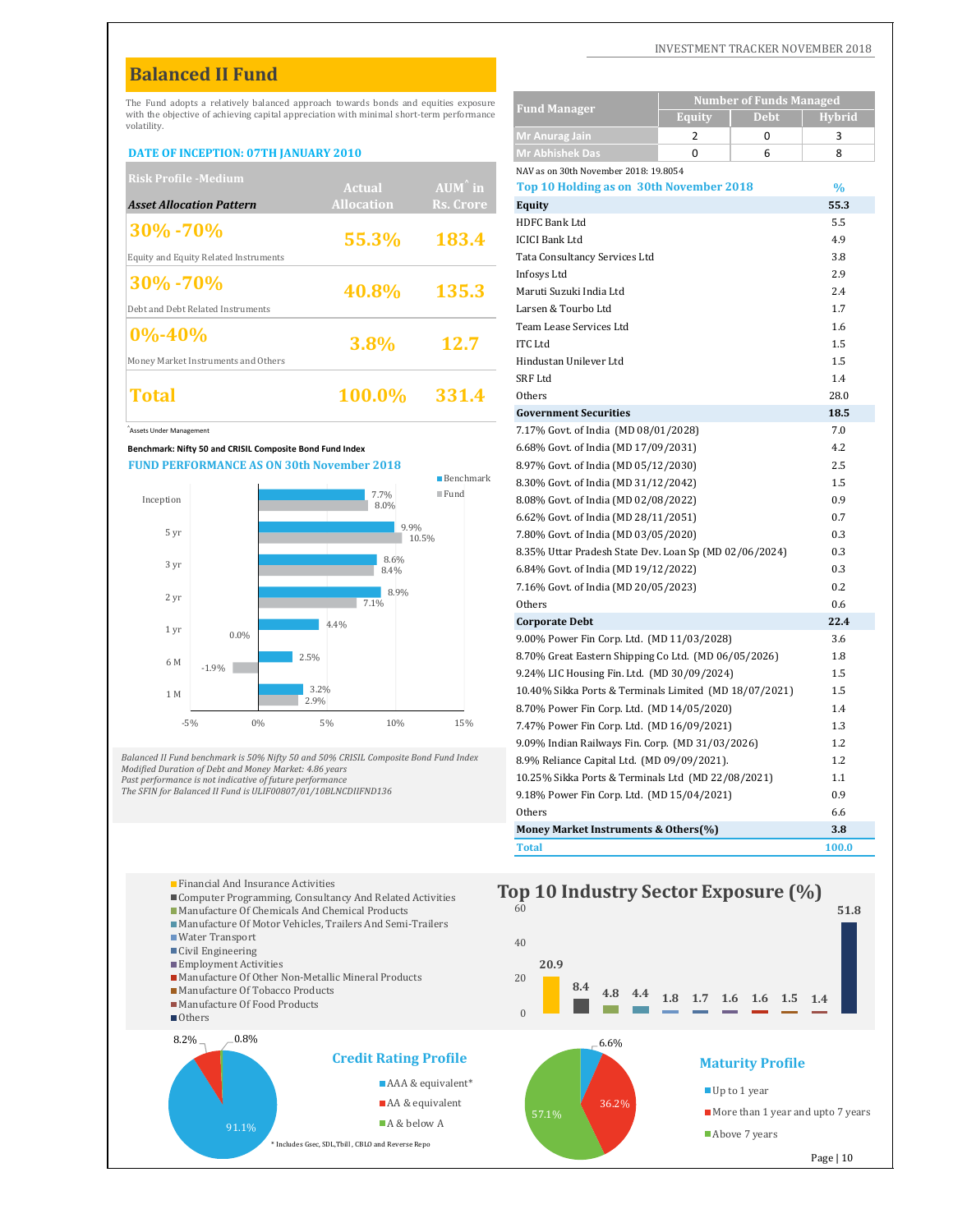## **Balanced Plus Fund**

#### **DATE OF INCEPTION: 13TH SEPTEMBER 2010**

| <b>Risk Profile - Medium</b>          |                   |                   | NAV as on 30th November 2018: 17.3560   |      |
|---------------------------------------|-------------------|-------------------|-----------------------------------------|------|
|                                       | Actual            | $AUM^{\wedge}$ in | Top 10 Holding as on 30th November 2018 | $\%$ |
| <b>Asset Allocation Pattern</b>       | <b>Allocation</b> | Rs. Crore         | Equity                                  | 55.3 |
| $ 30\% \cdot 70\%$                    |                   |                   | <b>HDFC Bank Ltd</b>                    | 5.3  |
|                                       | 55.3%             | 1079.4            | <b>ICICI Bank Ltd</b>                   | 4.9  |
| Equity and Equity Related Instruments |                   |                   | Tata Consultancy Services Ltd           | 3.7  |
|                                       |                   |                   | Infosys Ltd                             | 2.9  |
| $ 30\% - 70\%$                        | 41.2%             | 802.9             | Maruti Suzuki India Ltd                 | 2.4  |
| Debt and Debt Related Instruments     |                   |                   | Reliance Industries Ltd                 | 1.8  |
| $ 0\% - 40\% $                        |                   |                   | Larsen & Tourbo Ltd                     | 1.7  |
|                                       | 3.5%              | 68.6              | <b>ITC</b> Ltd                          | 1.5  |
| Money Market Instruments and Others   |                   |                   | Hindustan Unilever Ltd                  | 1.5  |
|                                       |                   |                   | Team Lease Services Ltd                 | 1.5  |
| <b>Total</b>                          | 100.0%            | 1950.9            | Others                                  | 28.0 |





| with the objective of achieving capital appreciation with minimal short-term performance                                                       | The Fund adopts a relatively balanced approach towards bonds and equities exposure |                          | <b>Number of Funds Managed</b><br><b>Fund Manager</b><br><b>Debt</b><br><b>Equity</b> | Hybrid        |
|------------------------------------------------------------------------------------------------------------------------------------------------|------------------------------------------------------------------------------------|--------------------------|---------------------------------------------------------------------------------------|---------------|
| volatility.                                                                                                                                    |                                                                                    |                          | Mr Anurag Jain<br>$\mathbf 0$<br>2                                                    | 3             |
| <b>DATE OF INCEPTION: 13TH SEPTEMBER 2010</b>                                                                                                  |                                                                                    |                          | Mr Abhishek Das<br>$\Omega$<br>6                                                      | 8             |
|                                                                                                                                                |                                                                                    |                          | NAV as on 30th November 2018: 17.3560                                                 |               |
| <b>Risk Profile - Medium</b>                                                                                                                   | <b>Actual</b>                                                                      | AUM in                   | Top 10 Holding as on 30th November 2018                                               | $\frac{0}{0}$ |
| <b>Asset Allocation Pattern</b>                                                                                                                | <b>Allocation</b>                                                                  | Rs. Crore                | <b>Equity</b>                                                                         | 55.3          |
| 30%-70%                                                                                                                                        |                                                                                    |                          | <b>HDFC Bank Ltd</b>                                                                  | 5.3           |
|                                                                                                                                                | 55.3%                                                                              | 1079.4                   | <b>ICICI Bank Ltd</b>                                                                 | 4.9           |
| Equity and Equity Related Instruments                                                                                                          |                                                                                    |                          | Tata Consultancy Services Ltd                                                         | 3.7           |
| 30%-70%                                                                                                                                        |                                                                                    |                          | Infosys Ltd                                                                           | 2.9           |
|                                                                                                                                                | 41.2%                                                                              | 802.9                    | Maruti Suzuki India Ltd                                                               | 2.4           |
| Debt and Debt Related Instruments                                                                                                              |                                                                                    |                          | Reliance Industries Ltd                                                               | 1.8           |
| $0\% - 40\%$                                                                                                                                   |                                                                                    |                          | Larsen & Tourbo Ltd                                                                   | 1.7           |
|                                                                                                                                                | 3.5%                                                                               | 68.6                     | <b>ITC</b> Ltd                                                                        | 1.5           |
| Money Market Instruments and Others                                                                                                            |                                                                                    |                          | Hindustan Unilever Ltd                                                                | 1.5           |
| Total                                                                                                                                          | 100.0%                                                                             | 1950.9                   | Team Lease Services Ltd<br>Others                                                     | 1.5<br>28.0   |
|                                                                                                                                                |                                                                                    |                          | <b>Government Securities</b>                                                          | 22.0          |
| <b>Assets Under Management</b>                                                                                                                 |                                                                                    |                          | 7.17% Govt. of India (MD 08/01/2028)                                                  | 5.0           |
| Benchmark: Nifty 50 and CRISIL Composite Bond Fund Index                                                                                       |                                                                                    |                          | 7.61% Govt. of India (MD 09/05/2030)                                                  | 3.7           |
| <b>FUND PERFORMANCE AS ON 30th November 2018</b>                                                                                               |                                                                                    |                          | 6.62% Govt. of India (MD 28/11/2051)                                                  | 2.1           |
|                                                                                                                                                |                                                                                    | $\blacksquare$ Benchmark | 8.83% Govt. of India (MD 25/11/2023)                                                  | 1.9           |
| Inception                                                                                                                                      | 7.5%                                                                               | $\blacksquare$ Fund      | 7.16% Govt. of India (MD 20/05/2023)                                                  | 1.4           |
|                                                                                                                                                | 6.9%                                                                               |                          | 7.72% Govt. of India (MD 25/05/2025)                                                  | 0.9           |
| 5 yr                                                                                                                                           | 9.7%<br>9.8%                                                                       |                          | 7.06% Govt. of India (MD 10/10/2046)                                                  | 0.8           |
|                                                                                                                                                | 8.5%                                                                               |                          | 7.80% Govt. of India (MD 03/05/2020)                                                  | 0.8           |
| 3 yr                                                                                                                                           | 7.7%                                                                               |                          | 7.88% Govt. of India (MD 19/03/2030)                                                  | 0.8           |
|                                                                                                                                                | 8.8%                                                                               |                          | 9.23% Govt. of India (MD 23/12/2043)                                                  | 0.7           |
| 2 yr                                                                                                                                           | 6.4%                                                                               |                          | Others                                                                                | 3.8           |
| 1 yr                                                                                                                                           | 4.2%                                                                               |                          | <b>Corporate Debt</b>                                                                 | 19.2          |
| $-0.8\%$                                                                                                                                       |                                                                                    |                          | 9.25% Reliance Jio Infocomm Ltd. (MD 16/06/2024)                                      | 2.6           |
| 6 M<br>$-2.0%$                                                                                                                                 | 2.4%                                                                               |                          | 10.40% Sikka Ports & Terminals Limited (MD 18/07/2021)                                | 1.6           |
|                                                                                                                                                |                                                                                    |                          | 8.70% Great Eastern Shipping Co Ltd. (MD 06/05/2026)                                  | 1.3           |
| 1 M                                                                                                                                            | 3.2%<br>3.0%                                                                       |                          | 7.95% LIC Housing Fin. Ltd. (MD 24/03/2022)                                           | 1.1           |
|                                                                                                                                                |                                                                                    | 15%                      | 9.24% LIC Housing Fin. Ltd. (MD 30/09/2024)                                           | 1.0           |
|                                                                                                                                                | 10%<br>5%                                                                          |                          | 8.83% Indian Railways Fin. Corp. (MD 25/03/2023)                                      | 0.9           |
| $-5%$<br>0%                                                                                                                                    |                                                                                    |                          |                                                                                       |               |
|                                                                                                                                                |                                                                                    |                          | 10.25% Sikka Ports & Terminals Ltd (MD 22/08/2021)                                    | 0.9           |
| alanced Plus Fund benchmark is 50% Nifty 50 and 50% CRISIL Composite Bond Fund Index<br>lodified Duration of Debt and Money Market: 5.18 years |                                                                                    |                          | 9.09% Indian Railways Fin. Corp. (MD 31/03/2026)                                      | 0.8           |
|                                                                                                                                                |                                                                                    |                          | 9% Shriram Transport Finance Co. Ltd. (MD 28/03/2028)                                 | 0.8           |
|                                                                                                                                                |                                                                                    |                          | 9.00% Power Fin Corp. Ltd. (MD 11/03/2028)                                            | 0.8           |
| ast performance is not indicative of future performance<br>he SFIN for Balanced Plus Fund is ULIF01013/09/10BLNCDPLFND136                      |                                                                                    |                          | Others<br>Money Market Instruments & Others(%)                                        | 7.3<br>3.5    |

**50.9**

Page | 11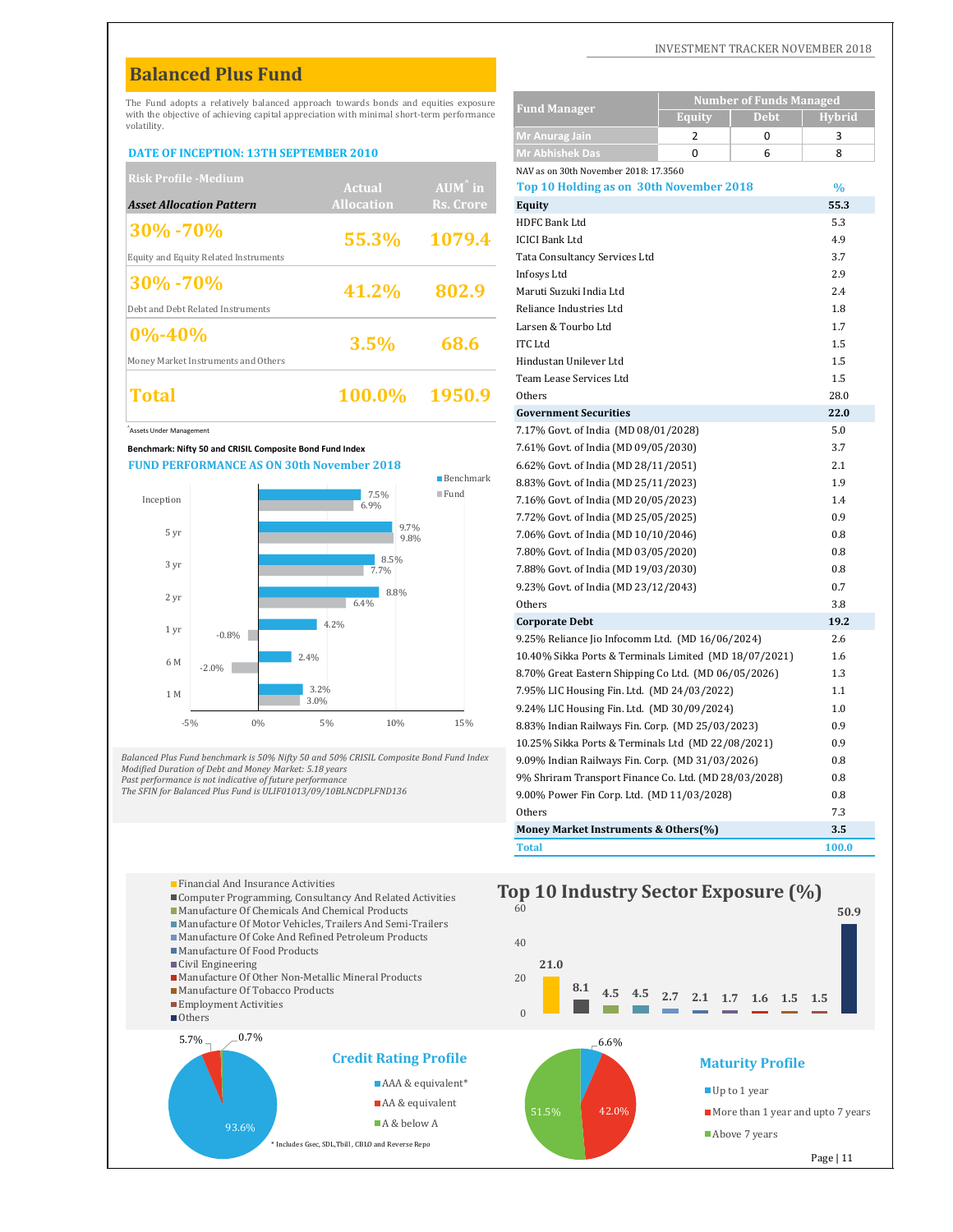## **Debt Fund**

#### **DATE OF INCEPTION: 09TH JULY 2008**

| <b>Risk Profile - Low to Medium</b> |                   |                   | NAV as on 30th November 2018: 23.0734                |               |
|-------------------------------------|-------------------|-------------------|------------------------------------------------------|---------------|
|                                     | Actual            | $AUM^{\hat{}}$ in | Top 10 Holding as on 30th November 2018              | $\frac{0}{0}$ |
| <b>Asset Allocation Pattern</b>     | <b>Allocation</b> | Rs. Crore         | <b>Government Securities</b>                         | 38.7          |
|                                     |                   |                   | 7.17% Govt. of India (MD 08/01/2028)                 | 15.9          |
| $\frac{160\% - 100\%}{100\%}$       | 95.8%             | 216.4             | 7.59% Govt. of India (MD 11/01/2026)                 | 4.4           |
| Debt and Debt Related Instruments   |                   |                   | 8.24% Tamilnadu State Dev. Loan (MD 10/06/2025)      | 3.5           |
| $0\% - 40\%$                        |                   |                   | 7.40% Govt of India (MD 09/09/2035)                  | 3.0           |
|                                     | $4.2\%$           | 9.4               | 6.68% Govt. of India (MD 17/09/2031)                 | 2.5           |
| Money Market Instruments and Others |                   |                   | 7.06% Govt. of India (MD 10/10/2046)                 | 1.5           |
|                                     |                   |                   | 6.79% Govt. of India (MD 26/12/2029)                 | 1.4           |
| <b>Total</b>                        | <b>100.0%</b>     | 225.8             | 8.51% Andhra Pradesh State Dev. Loan (MD 17/02/2021) | 1.3           |
|                                     |                   |                   |                                                      |               |

#### **Benchmark: CRISIL Composite Bond Fund Index**



Debt Fund benchmark is CRISIL Composite Bond Fund Index<br>Modified Duration of Debt and Money Market: 4.98 years<br>Past performance is not indicative of future performance<br>The SFIN for Debt Fund is ULIF00409/07/08INDEBTFUND136



INVESTMENT TRACKER NOVEMBER 2018

| The Fund invests in a portfolio of high quality bonds and other fixed and floating rate |                                                                                                                                                              |                   |                          | <b>Fund Manager</b>                                     | <b>Number of Funds Managed</b> |             |               |
|-----------------------------------------------------------------------------------------|--------------------------------------------------------------------------------------------------------------------------------------------------------------|-------------------|--------------------------|---------------------------------------------------------|--------------------------------|-------------|---------------|
|                                                                                         | securities issued by the Government, Government agencies and corporate issuers, To<br>maintain liquidity, the Funds invests in the money market instruments. |                   |                          |                                                         | <b>Equity</b>                  | <b>Debt</b> | <b>Hybrid</b> |
|                                                                                         |                                                                                                                                                              |                   |                          | <b>Mr Abhishek Das</b>                                  | 0                              | 6           | 8             |
|                                                                                         | DATE OF INCEPTION: 09TH JULY 2008                                                                                                                            |                   |                          |                                                         |                                |             |               |
|                                                                                         | <b>Risk Profile -Low to Medium</b>                                                                                                                           |                   |                          | NAV as on 30th November 2018: 23.0734                   |                                |             |               |
|                                                                                         |                                                                                                                                                              | <b>Actual</b>     | $AUM^{\hat{}}$ in        | Top 10 Holding as on 30th November 2018                 |                                |             | $\%$          |
| <b>Asset Allocation Pattern</b>                                                         |                                                                                                                                                              | <b>Allocation</b> | <b>Rs. Crore</b>         | <b>Government Securities</b>                            |                                |             | 38.7          |
| 60% -100%                                                                               |                                                                                                                                                              |                   |                          | 7.17% Govt. of India (MD 08/01/2028)                    |                                |             | 15.9          |
|                                                                                         |                                                                                                                                                              | 95.8%             | 216.4                    | 7.59% Govt. of India (MD 11/01/2026)                    |                                |             | 4.4           |
|                                                                                         | Debt and Debt Related Instruments                                                                                                                            |                   |                          | 8.24% Tamilnadu State Dev. Loan (MD 10/06/2025)         |                                |             | 3.5           |
| $0\% - 40\%$                                                                            |                                                                                                                                                              |                   |                          | 7.40% Govt of India (MD 09/09/2035)                     |                                |             | 3.0           |
|                                                                                         |                                                                                                                                                              | 4.2%              | 9.4                      | 6.68% Govt. of India (MD 17/09/2031)                    |                                |             | 2.5           |
|                                                                                         | Money Market Instruments and Others                                                                                                                          |                   |                          | 7.06% Govt. of India (MD 10/10/2046)                    |                                |             | 1.5           |
|                                                                                         |                                                                                                                                                              |                   |                          | 6.79% Govt. of India (MD 26/12/2029)                    |                                |             | 1.4           |
| Total                                                                                   |                                                                                                                                                              | 100.0%            | 225.8                    | 8.51% Andhra Pradesh State Dev. Loan (MD 17/02/2021)    |                                |             | 1.3           |
|                                                                                         |                                                                                                                                                              |                   |                          | 7.73% Tamilnadu State Dev. Loan Special (MD 22/02/2024) |                                |             | 0.9           |
| Assets Under Management                                                                 |                                                                                                                                                              |                   |                          | 7.71% Tamilnadu State Dev. Loan Special (MD 22/02/2024) |                                |             | 0.9           |
|                                                                                         | Benchmark: CRISIL Composite Bond Fund Index                                                                                                                  |                   |                          | Others                                                  |                                |             | 3.4           |
|                                                                                         | <b>FUND PERFORMANCE AS ON 30th November 2018</b>                                                                                                             |                   |                          | <b>Corporate Debt</b>                                   |                                |             | 57.1          |
|                                                                                         |                                                                                                                                                              |                   | $\blacksquare$ Benchmark | 8.97% Tata Sons Ltd. (MD 15/07/2020)                    |                                |             | 3.3           |
| Inception                                                                               |                                                                                                                                                              | 7.3%<br>8.4%      | $\blacksquare$ Fund      | 7.47% Power Fin Corp. Ltd. (MD 16/09/2021)              |                                |             | 3.0           |
|                                                                                         |                                                                                                                                                              |                   |                          | 8.04% Tata Sons Ltd. (MD 02/09/2026)                    |                                |             | 3.0           |
| 5 yr                                                                                    |                                                                                                                                                              | 7.7%<br>8.5%      |                          | 7.90% Housing Dev. Fin. Corp. Ltd. (MD 24/08/2026)      |                                |             | 3.0           |
|                                                                                         |                                                                                                                                                              |                   |                          | 9.30% Fullerton India Credit Company (MD 08/06/2028)    |                                |             | 2.8           |
| 3 yr                                                                                    |                                                                                                                                                              | 6.2%<br>6.9%      |                          | 8.70% Great Eastern Shipping Co Ltd. (MD 06/05/2026).   |                                |             | 2.7           |
|                                                                                         | 2.6%                                                                                                                                                         |                   |                          | 8.385% IDFC Infra Finance Ltd. (MD12/10/2021)           |                                |             | 2.7           |
| 2 yr                                                                                    | 2.3%                                                                                                                                                         |                   |                          | 8.55% Rural Electrification Corporation (MD 09/08/2028) |                                |             | 2.2           |
|                                                                                         | 2.6%                                                                                                                                                         |                   |                          | 8.45% Sundaram Finance Limited (MD 21/02/2028)          |                                |             | 2.2           |
| 1 yr                                                                                    | 3.1%                                                                                                                                                         |                   |                          | 7.2% Housing Dev. Fin.Corp. Ltd. (MD 01/09/2020)        |                                |             | 2.2           |
| 6 M                                                                                     | 3.7%                                                                                                                                                         |                   |                          | Others                                                  |                                |             | 30.0          |
|                                                                                         | 4.4%                                                                                                                                                         |                   |                          | Money Market Instruments & Others(%)                    |                                |             | 4.2           |
|                                                                                         | 1.80%                                                                                                                                                        |                   |                          | <b>Total</b>                                            |                                |             | 100.0         |



Page | 12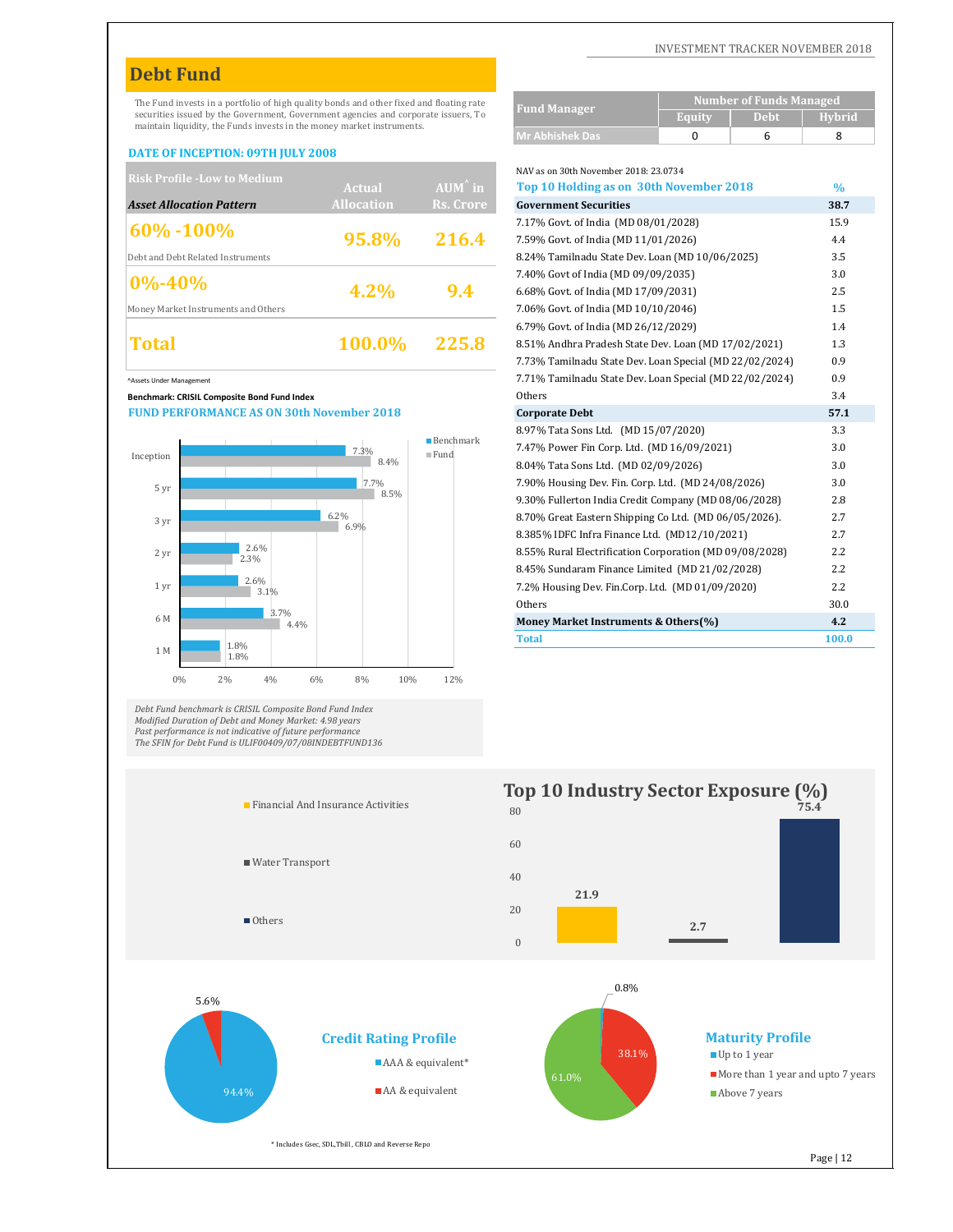## **Debt Plus Fund**

#### **DATE OF INCEPTION: 15TH SEPTEMBER 2010**

| <b>Risk Profile - Low to Medium</b> |                   |                   | NAV as on 30th November 2018: 17.6115   |               |
|-------------------------------------|-------------------|-------------------|-----------------------------------------|---------------|
|                                     | <b>Actual</b>     | $AUM^{\hat{}}$ in | Top 10 Holding as on 30th November 2018 | $\frac{0}{0}$ |
| <b>Asset Allocation Pattern</b>     | <b>Allocation</b> | Rs. Crore         | <b>Government Securities</b>            | 38.3          |
| $ 60\% - 100\% $                    |                   |                   | 7.17% Govt. of India (MD 08/01/2028)    | 16.4          |
|                                     | 95.9%             | 479.5             | 7.59% Govt. of India (MD 11/01/2026)    | 4.0           |
| Debt and Debt Related Instruments   |                   |                   | 6.79% Govt. of India (MD 26/12/2029)    | 2.5           |
| $ 0\% - 40\% $                      |                   | 20.4              | 7.40% Govt of India (MD 09/09/2035)     | 2.5           |
|                                     | $4.1\%$           |                   | 6.68% Govt. of India (MD 17/09/2031)    | 2.3           |
| Money Market Instruments and Others |                   |                   | 7.72% Govt. of India (MD 25/05/2025)    | 2.1           |
|                                     |                   |                   | 8.83% Govt. of India (MD 25/11/2023)    | 1.6           |
| Total                               | 100.0%            | 499.9             | 7.06% Govt. of India (MD 10/10/2046)    | 1.5           |
|                                     |                   |                   |                                         |               |

#### **Benchmark: CRISIL Composite Bond Fund Index**



Debt Plus Fund benchmark is CRISIL Composite Bond Fund Index<br>Modified Duration of Debt and Money Market: 5.04 years<br>Past performance is not indicative of future performance<br>The SFIN for Debt Plus Fund is ULIF01115/09/10DEB



INVESTMENT TRACKER NOVEMBER 2018

| The Fund invests in a portfolio of high quality bonds and other fixed and floating rate<br>securities issued by the Government, Government agencies and corporate issuers, To<br>maintain liquidity, the Funds invests in the money market instruments. | <b>Number of Funds Managed</b><br><b>Fund Manager</b><br><b>Debt</b><br>Equity                                                                    | Hybrid                                                                                                                                                                                                                                                                              |
|---------------------------------------------------------------------------------------------------------------------------------------------------------------------------------------------------------------------------------------------------------|---------------------------------------------------------------------------------------------------------------------------------------------------|-------------------------------------------------------------------------------------------------------------------------------------------------------------------------------------------------------------------------------------------------------------------------------------|
|                                                                                                                                                                                                                                                         |                                                                                                                                                   |                                                                                                                                                                                                                                                                                     |
|                                                                                                                                                                                                                                                         |                                                                                                                                                   |                                                                                                                                                                                                                                                                                     |
|                                                                                                                                                                                                                                                         |                                                                                                                                                   | 8                                                                                                                                                                                                                                                                                   |
|                                                                                                                                                                                                                                                         |                                                                                                                                                   |                                                                                                                                                                                                                                                                                     |
|                                                                                                                                                                                                                                                         |                                                                                                                                                   | $\frac{0}{0}$                                                                                                                                                                                                                                                                       |
|                                                                                                                                                                                                                                                         |                                                                                                                                                   | 38.3                                                                                                                                                                                                                                                                                |
|                                                                                                                                                                                                                                                         |                                                                                                                                                   | 16.4                                                                                                                                                                                                                                                                                |
|                                                                                                                                                                                                                                                         |                                                                                                                                                   | 4.0                                                                                                                                                                                                                                                                                 |
|                                                                                                                                                                                                                                                         |                                                                                                                                                   | 2.5                                                                                                                                                                                                                                                                                 |
|                                                                                                                                                                                                                                                         | 7.40% Govt of India (MD 09/09/2035)                                                                                                               | 2.5                                                                                                                                                                                                                                                                                 |
| 20.4                                                                                                                                                                                                                                                    | 6.68% Govt. of India (MD 17/09/2031)                                                                                                              | 2.3                                                                                                                                                                                                                                                                                 |
|                                                                                                                                                                                                                                                         | 7.72% Govt. of India (MD 25/05/2025)                                                                                                              | 2.1                                                                                                                                                                                                                                                                                 |
|                                                                                                                                                                                                                                                         | 8.83% Govt. of India (MD 25/11/2023)                                                                                                              | 1.6                                                                                                                                                                                                                                                                                 |
| 499.9                                                                                                                                                                                                                                                   | 7.06% Govt. of India (MD 10/10/2046)                                                                                                              | 1.5                                                                                                                                                                                                                                                                                 |
|                                                                                                                                                                                                                                                         | 7.73% Govt. of India (MD 19/12/2034)                                                                                                              | 0.9                                                                                                                                                                                                                                                                                 |
|                                                                                                                                                                                                                                                         | 7.72% Govt. of India (MD 26/10/2055)                                                                                                              | 0.8                                                                                                                                                                                                                                                                                 |
|                                                                                                                                                                                                                                                         | Others                                                                                                                                            | 3.7                                                                                                                                                                                                                                                                                 |
|                                                                                                                                                                                                                                                         | <b>Corporate Debt</b>                                                                                                                             | 57.6                                                                                                                                                                                                                                                                                |
|                                                                                                                                                                                                                                                         | 7.2% Housing Dev. Fin.Corp. Ltd. (MD 01/09/2020)                                                                                                  | 3.9                                                                                                                                                                                                                                                                                 |
| $\blacksquare$ Fund                                                                                                                                                                                                                                     | 8.15% Bajaj Finance Ltd. (MD 22/06/2027)                                                                                                          | 2.8                                                                                                                                                                                                                                                                                 |
|                                                                                                                                                                                                                                                         | 9.25% Reliance Jio Infocomm Ltd. (MD 16/06/2024)                                                                                                  | 2.8                                                                                                                                                                                                                                                                                 |
|                                                                                                                                                                                                                                                         | 9.30% Fullerton India Credit Company (MD 08/06/2028)                                                                                              | 2.7                                                                                                                                                                                                                                                                                 |
|                                                                                                                                                                                                                                                         | 8.55% Rural Electrification Corporation (MD 09/08/2028)                                                                                           | 2.6                                                                                                                                                                                                                                                                                 |
|                                                                                                                                                                                                                                                         | 9% Shriram Transport Finance Co. Ltd. (MD 28/03/2028)                                                                                             | 2.3                                                                                                                                                                                                                                                                                 |
|                                                                                                                                                                                                                                                         | 8.65% Power Fin Corp. Ltd. (MD 28/12/2024)                                                                                                        | 2.0                                                                                                                                                                                                                                                                                 |
|                                                                                                                                                                                                                                                         | 8.01% L&T Infra Debt Fund Ltd. (MD 08/06/2022)                                                                                                    | 2.0                                                                                                                                                                                                                                                                                 |
|                                                                                                                                                                                                                                                         | 7.75% India Infradebt Ltd. (MD 30/08/2022)                                                                                                        | 2.0                                                                                                                                                                                                                                                                                 |
|                                                                                                                                                                                                                                                         | 7.90% LIC Housing Fin. Ltd. (MD 08/05/2024)                                                                                                       | 1.9                                                                                                                                                                                                                                                                                 |
|                                                                                                                                                                                                                                                         | Others                                                                                                                                            | 32.6                                                                                                                                                                                                                                                                                |
|                                                                                                                                                                                                                                                         | Money Market Instruments & Others(%)                                                                                                              | 4.1                                                                                                                                                                                                                                                                                 |
|                                                                                                                                                                                                                                                         | <b>Total</b>                                                                                                                                      | 100.0                                                                                                                                                                                                                                                                               |
|                                                                                                                                                                                                                                                         | $AUM^{\hat{}}$ in<br><b>Rs. Crore</b><br>95.9%<br>479.5<br>100.0%<br><b>FUND PERFORMANCE AS ON 30th November 2018</b><br>$\blacksquare$ Benchmark | <b>Mr Abhishek Das</b><br>$\Omega$<br>6<br>NAV as on 30th November 2018: 17.6115<br>Top 10 Holding as on 30th November 2018<br><b>Government Securities</b><br>7.17% Govt. of India (MD 08/01/2028)<br>7.59% Govt. of India (MD 11/01/2026)<br>6.79% Govt. of India (MD 26/12/2029) |



Page | 13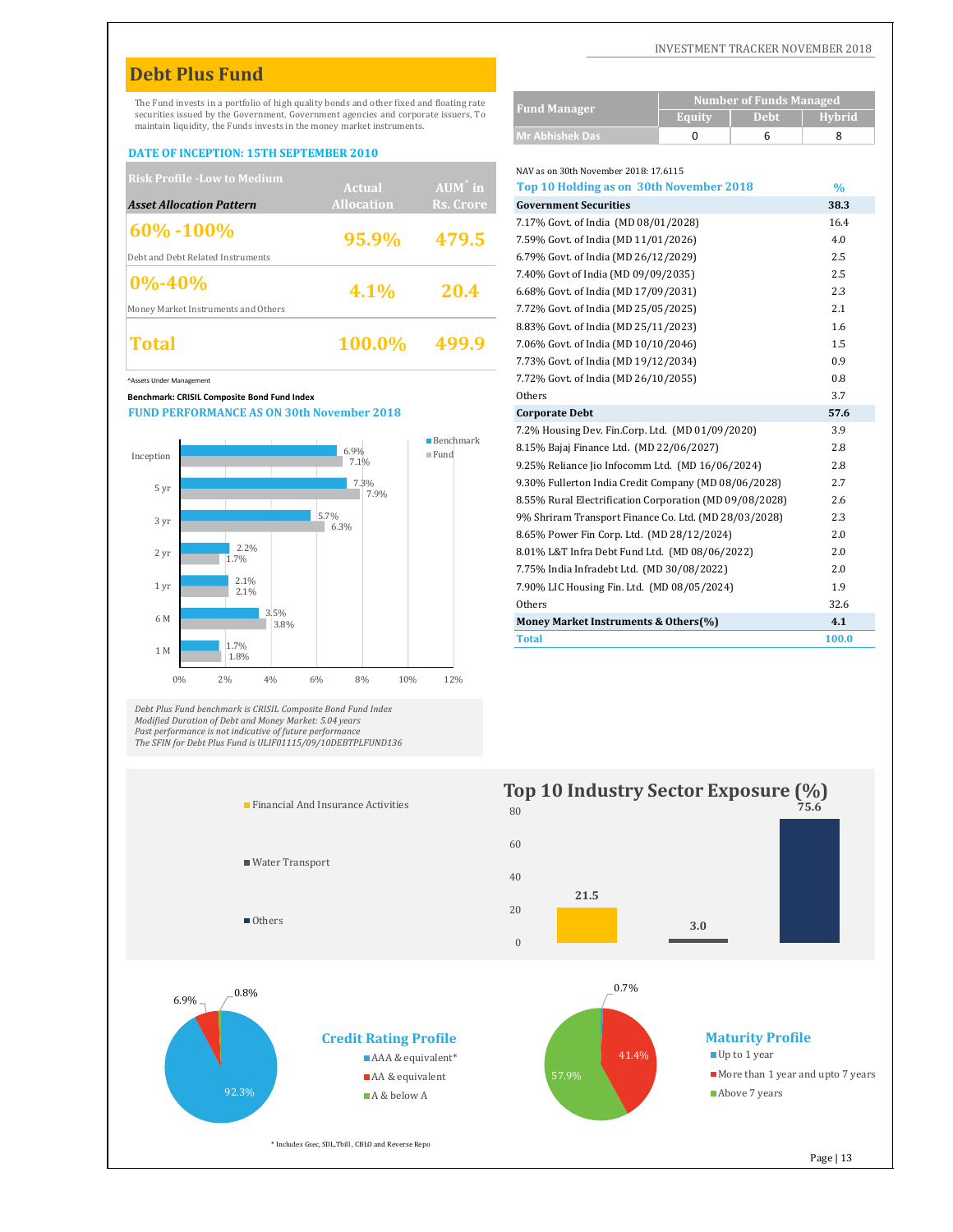## **Liquid Fund**

This Fund primarily invests in a portfolio constituted of money market and high quality debt securities.

#### **DATE OF INCEPTION: 14TH JULY 2008**

| <b>Risk Profile - Low</b>           |                   |                   | NAV as on 30th November 2018: 21.0688                    |               |
|-------------------------------------|-------------------|-------------------|----------------------------------------------------------|---------------|
|                                     | Actual            | $AUM^{\hat{}}$ in | Top 10 Holding as on 30th November 2018                  | $\frac{0}{0}$ |
| <b>Asset Allocation Pattern</b>     | <b>Allocation</b> | Rs. Crore         | <b>Corporate Debt</b>                                    | 33.8          |
|                                     |                   |                   | 9.30% Power Grid Corp. Ltd. (MD04/09/2019)               | 5.2           |
| $ 0\% - 60\% $                      | 33.8%             | 64.9              | 8.10% Reliance Jio Infocomm Limited (MD 29/04/2019)      | 5.2           |
| Debt and Debt Related Instruments   |                   |                   | 7.80% Power Fin Corp. Ltd. (MD 07/06/2019)               | 5.2           |
| $10\% - 100\%$                      |                   |                   | 8.72% Housing Dev. Fin.Corp. Ltd. (MD 15/04/2019)        | 2.6           |
|                                     | 66.2%             | 127.1             | 7.85% Shriram Transport Finance Co. Ltd. (MD 12/12/2018) | 2.6           |
| Money Market Instruments and Others |                   |                   | 8.38% Housing Dev. Fin. Corp. Ltd. (MD 15/07/2019)       | 2.6           |
|                                     |                   |                   | 7.85% Power Finance Corporation (MD 15-04-2019)          | 2.6           |
| <b>Total</b>                        | <b>100.0%</b>     | 191.9             | 7.8125% LIC Housing Fin. Ltd. (MD 15/05/2019)            | 2.6           |
|                                     |                   |                   |                                                          |               |

^Assets Under Management

#### **Benchmark: CRISIL Liquid Fund Index**

**FUND PERFORMANCE AS ON 30th November 2018**



Liquid Fund benchmark is CRISIL Liquid Fund Index<br>Modified Duration of Debt and Money Market: 0.36 years<br>Past performance is not indicative of future performance<br>The SFIN for Liquid Fund is ULIF00514/07/08LIQUIDFUND136



|                        | Number of Funds Managed |             |        |  |  |  |
|------------------------|-------------------------|-------------|--------|--|--|--|
| <b>Fund Manager</b>    | Equity                  | <b>Debt</b> | Hvbrid |  |  |  |
| <b>Mr Abhishek Das</b> |                         |             |        |  |  |  |

NAV as on 30th November 2018: 21.0688

| Top 10 Holding as on 30th November 2018                  | $\frac{0}{0}$ |
|----------------------------------------------------------|---------------|
| <b>Corporate Debt</b>                                    | 33.8          |
| 9.30% Power Grid Corp. Ltd. (MD04/09/2019)               | 5.2           |
| 8.10% Reliance Jio Infocomm Limited (MD 29/04/2019)      | 5.2           |
| 7.80% Power Fin Corp. Ltd. (MD 07/06/2019)               | 5.2           |
| 8.72% Housing Dev. Fin.Corp. Ltd. (MD 15/04/2019)        | 2.6           |
| 7.85% Shriram Transport Finance Co. Ltd. (MD 12/12/2018) | 2.6           |
| 8.38% Housing Dev. Fin. Corp. Ltd. (MD 15/07/2019)       | 2.6           |
| 7.85% Power Finance Corporation (MD 15-04-2019)          | 2.6           |
| 7.8125% LIC Housing Fin. Ltd. (MD 15/05/2019)            | 2.6           |
| 7.79% LIC Housing Fin. Ltd. (MD 10/05/2019)              | 2.6           |
| 7% Housing Dev. Fin. Corp. Ltd. (MD 06/09/2019)          | 2.6           |
| Money Market Instruments & Others(%)                     | 66.2          |
| <b>Total</b>                                             | 100.0         |

**Top 10 Industry Sector Exposure (%)**



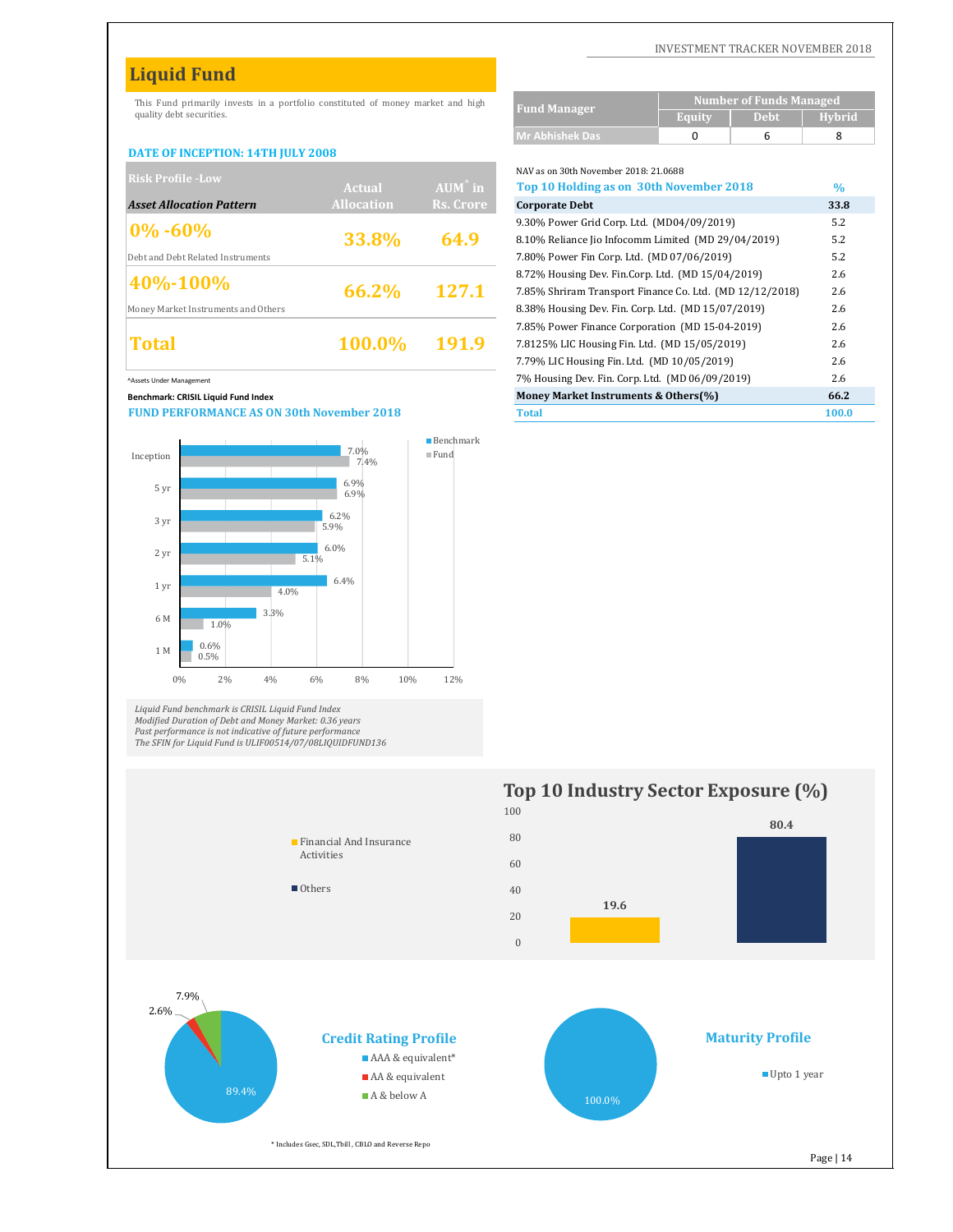## **NAV Guarantee Fund**

#### **DATE OF INCEPTION: 15TH APRIL 2011**

| <b>Risk Profile -Medium</b>           |                   |                   | NAV as on 30th November 2018: 18.0717   |               |
|---------------------------------------|-------------------|-------------------|-----------------------------------------|---------------|
|                                       | Actual            | $AUM^{\hat{}}$ in | Top 10 Holding as on 30th November 2018 | $\frac{0}{0}$ |
| <b>Asset Allocation Pattern</b>       | <b>Allocation</b> | Rs. Crore         | <b>Equity</b>                           | 26.1          |
| $ 0\% - 100\%$                        |                   |                   | HDFC Bank Ltd                           | 3.5           |
|                                       | 26.1%             | 44.1              | Infosys Ltd                             | 2.1           |
| Equity and Equity Related Instruments |                   |                   | Tata Consultancy Services Ltd           | 2.1           |
| $ 0\% - 100\%$                        |                   |                   | Kotak Mahindra Bank Ltd                 | 1.8           |
|                                       | 71.2%             | <b>120.2</b>      | Reliance Industries Ltd                 | 1.7           |
| Debt and Debt Related Instruments     |                   |                   | Maruti Suzuki India Ltd                 | 1.2           |
| $ 0\% - 100\%$                        |                   |                   | Bajaj Finance Ltd                       | 1.1           |
|                                       | $2.6\%$           | 4.4               | IndusInd Bank Ltd                       | 1.1           |
| Money Market Instruments and Others   |                   |                   | <b>ICICI Bank Ltd</b>                   | 1.1           |
|                                       |                   |                   | Hindustan Unilever Ltd                  | 1.1           |
| Total                                 | 100.0%            | 168.8             | Others                                  | 9.2           |
|                                       |                   |                   |                                         |               |

#### **FUND PERFORMANCE AS ON 30th November 2018**



Modified Duration of Debt and Money Market: 2.05 years<br>Past performance is not indicative of future performance<br>The SFIN for NAV Guarantee Fund is ULIF01215/04/11NAVGFUNDS1136



 $\blacksquare$  Scientific Research And Development

 $\blacksquare$  Computer Programming, Consultancy And Related Activities

- Manufacture Of Tobacco Products
- Manufacture Of Basic Metals

| <b>Number of Funds Managed</b> |  |
|--------------------------------|--|

INVESTMENT TRACKER NOVEMBER 2018

| The Fund aims to generate long-term capital appreciation from active management of a                                                                                                |                   |                   |                                         |          | <b>Number of Funds Managed</b> |                |
|-------------------------------------------------------------------------------------------------------------------------------------------------------------------------------------|-------------------|-------------------|-----------------------------------------|----------|--------------------------------|----------------|
| ortfolio of equity and fixed income securities. The allocation between equity and debt is<br>lynamically managed, depending on the prevalent market conditions to safeguard capital |                   |                   | <b>Fund Manager</b>                     | Equity   | <b>Debt</b>                    | <b>Hybrid</b>  |
| ppreciation. The use of derivatives is as per approval by IRDAI.                                                                                                                    |                   |                   | Mr Manish Lodha                         | 0        | 0                              | $\overline{2}$ |
| <b>DATE OF INCEPTION: 15TH APRIL 2011</b>                                                                                                                                           |                   |                   | <b>Mr Abhishek Das</b>                  | $\Omega$ | 6                              | 8              |
| <b>Risk Profile - Medium</b>                                                                                                                                                        |                   |                   | NAV as on 30th November 2018: 18.0717   |          |                                |                |
|                                                                                                                                                                                     | <b>Actual</b>     | $AUM^{\hat{}}$ in | Top 10 Holding as on 30th November 2018 |          |                                | $\frac{0}{0}$  |
| <b>Asset Allocation Pattern</b>                                                                                                                                                     | <b>Allocation</b> | Rs. Crore         | Equity                                  |          |                                | 26.1           |
| 0% -100%                                                                                                                                                                            |                   |                   | HDFC Bank Ltd                           |          |                                | 3.5            |
|                                                                                                                                                                                     | 26.1%             | 44.1              | Infosys Ltd                             |          |                                | 2.1            |
| <b>Equity and Equity Related Instruments</b>                                                                                                                                        |                   |                   | Tata Consultancy Services Ltd           |          |                                | 2.1            |
| 0% -100%                                                                                                                                                                            |                   |                   | Kotak Mahindra Bank Ltd                 |          |                                | 1.8            |
|                                                                                                                                                                                     | 71.2%             | 120.2             | Reliance Industries Ltd                 |          |                                | 1.7            |
| Debt and Debt Related Instruments                                                                                                                                                   |                   |                   | Maruti Suzuki India Ltd                 |          |                                | 1.2            |
| $0\% - 100\%$                                                                                                                                                                       |                   |                   | Bajaj Finance Ltd                       |          |                                | 1.1            |
|                                                                                                                                                                                     | $2.6\%$           | 4.4               | IndusInd Bank Ltd                       |          |                                | 1.1            |
| Money Market Instruments and Others                                                                                                                                                 |                   |                   | <b>ICICI Bank Ltd</b>                   |          |                                | 1.1            |
|                                                                                                                                                                                     |                   |                   | Hindustan Unilever Ltd                  |          |                                | 1.1            |
| Total                                                                                                                                                                               | 100.0%            | 168.8             | Others                                  |          |                                | 9.2            |
|                                                                                                                                                                                     |                   |                   | <b>Government Securities</b>            |          |                                | 71.2           |
| Assets Under Management                                                                                                                                                             |                   |                   | 7.80% Govt. of India (MD 11/04/2021)    |          |                                | 71.2           |
|                                                                                                                                                                                     |                   |                   | Money Market Instruments & Others(%)    |          |                                | 2.6            |
| <b>FUND PERFORMANCE AS ON 30th November 2018</b>                                                                                                                                    |                   |                   | <b>Total</b>                            |          |                                | 100.0          |

#### **77.0** 100 **The Industry Sector Exposure** (%)



40 60 80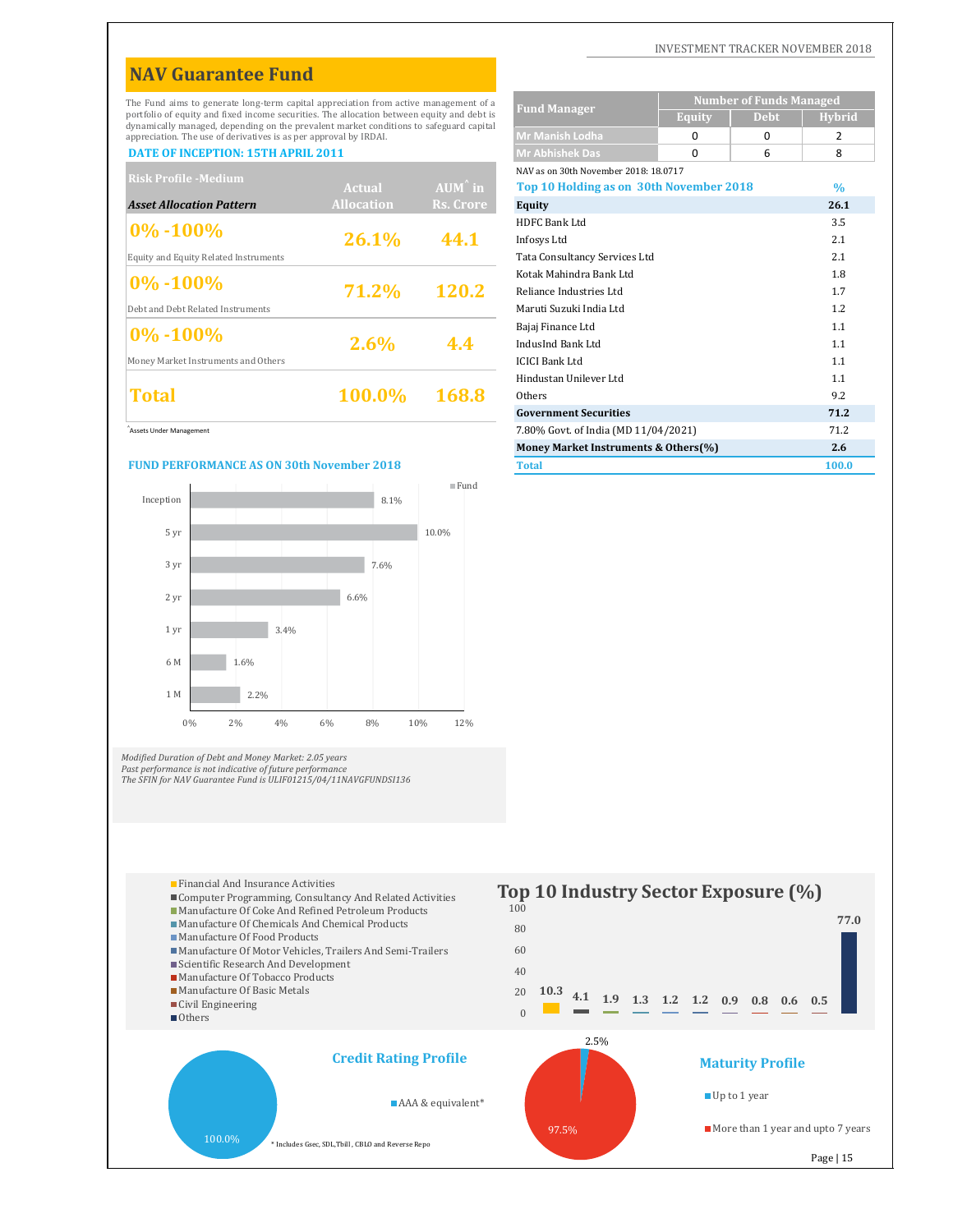## **Pension Growth Fund**

#### **DATE OF INCEPTION: 08TH SEPTEMBER 2016**

| <b>Risk Profile -Medium to High</b>   |                   |                   | NAV as on 30th November 2018: 10.8151          |            |
|---------------------------------------|-------------------|-------------------|------------------------------------------------|------------|
|                                       | Actual            | $AUM^{\hat{}}$ in | Top 10 Holding as on 30th November 2018        | $\%$       |
| <b>Asset Allocation Pattern</b>       | <b>Allocation</b> | Rs. Crore         | Equity                                         | 42.8       |
| $10\% - 60\%$                         |                   |                   | <b>ICICI Bank Ltd</b>                          | 2.9        |
| Equity and Equity Related Instruments | 42.8%             | 6.1               | HDFC Bank Ltd<br>Tata Consultancy Services Ltd | 2.8<br>2.0 |
| $ 20\% - 100\%$                       | 51.1%             | 7.3               | Maruti Suzuki India Ltd<br>ITC Ltd             | 1.8<br>1.6 |
| Debt and Debt Related Instruments     |                   |                   | Reliance Industries Ltd                        | 1.5        |
| $ 0\% - 80\% $                        |                   |                   | Larsen & Tourbo Ltd                            | 1.5        |
| Money Market Instruments and Others   | $6.0\%$           | 0.9               | Infosys Ltd<br>Hindustan Unilever Ltd          | 1.4<br>1.3 |
|                                       |                   |                   | Bajaj Finance Ltd                              | 1.2        |
| Total                                 | 100.0%            | 14.4              | Others                                         | 24.8       |
|                                       |                   |                   |                                                |            |

#### **Benchmark: Nifty 50 and CRISIL Composite Bond Fund Index**



*Pension Growth Fund benchmark is 40% Nifty 50 and 60% CRISIL Composite Bond Fund Index Modified Duration of Debt and Money Market: 5.38 years*

Past performance is not indicative of future performance<br>The SFIN for Pension Growth Fund is ULIF01405/11/15PENSGROFND136

|                          | The Fund invests in listed equities and high quality fixed income and money market                                                                          |                   |                          | <b>Fund Manager</b>                                    |          | <b>Number of Funds Managed</b> |                |
|--------------------------|-------------------------------------------------------------------------------------------------------------------------------------------------------------|-------------------|--------------------------|--------------------------------------------------------|----------|--------------------------------|----------------|
|                          | instruments. The Fund intends to adopt a relatively aggressive approach towards bonds<br>and equities with the objective of achieving capital appreciation. |                   |                          |                                                        | Equity   | <b>Debt</b>                    | Hybrid         |
|                          |                                                                                                                                                             |                   |                          | Mr Abhishek Das                                        | 0        | 6                              | 8              |
|                          | <b>DATE OF INCEPTION: 08TH SEPTEMBER 2016</b>                                                                                                               |                   |                          | Mr Manish Lodha                                        | $\Omega$ | $\Omega$                       | $\overline{2}$ |
|                          | <b>Risk Profile - Medium to High</b>                                                                                                                        |                   |                          | NAV as on 30th November 2018: 10.8151                  |          |                                |                |
|                          |                                                                                                                                                             | <b>Actual</b>     | $AUM^{\wedge}$ in        | Top 10 Holding as on 30th November 2018                |          |                                | $\%$           |
| Asset Allocation Pattern |                                                                                                                                                             | <b>Allocation</b> | <b>Rs. Crore</b>         | Equity                                                 |          |                                | 42.8           |
| $10\% - 60\%$            |                                                                                                                                                             |                   |                          | <b>ICICI Bank Ltd</b>                                  |          |                                | 2.9            |
|                          |                                                                                                                                                             | 42.8%             | 6.1                      | <b>HDFC Bank Ltd</b>                                   |          |                                | 2.8            |
|                          | Equity and Equity Related Instruments                                                                                                                       |                   |                          | Tata Consultancy Services Ltd                          |          |                                | 2.0            |
| $20\% - 100\%$           |                                                                                                                                                             |                   |                          | Maruti Suzuki India Ltd                                |          |                                | 1.8            |
|                          |                                                                                                                                                             | 51.1%             | 7.3                      | <b>ITC</b> Ltd                                         |          |                                | 1.6            |
|                          | Debt and Debt Related Instruments                                                                                                                           |                   |                          | Reliance Industries Ltd                                |          |                                | 1.5            |
| $0\% - 80\%$             |                                                                                                                                                             |                   |                          | Larsen & Tourbo Ltd                                    |          |                                | 1.5            |
|                          |                                                                                                                                                             | 6.0%              | 0.9                      | Infosys Ltd                                            |          |                                | 1.4            |
|                          | Money Market Instruments and Others                                                                                                                         |                   |                          | Hindustan Unilever Ltd                                 |          |                                | 1.3            |
|                          |                                                                                                                                                             |                   |                          | Bajaj Finance Ltd                                      |          |                                | 1.2            |
| Total                    |                                                                                                                                                             | 100.0%            | 14.4                     | Others                                                 |          |                                | 24.8           |
|                          |                                                                                                                                                             |                   |                          | <b>Government Securities</b>                           |          |                                | 38.3           |
| Assets Under Management  |                                                                                                                                                             |                   |                          | 7.17% Govt. of India (MD 08/01/2028)                   |          |                                | 8.8            |
|                          | Benchmark: Nifty 50 and CRISIL Composite Bond Fund Index                                                                                                    |                   |                          | 7.61% Govt. of India (MD 09/05/2030)                   |          |                                | 5.4            |
|                          | <b>FUND PERFORMANCE AS ON 30th November 2018</b>                                                                                                            |                   |                          | 6.84% Govt. of India (MD 19/12/2022)                   |          |                                | 5.1            |
|                          |                                                                                                                                                             |                   | $\blacksquare$ Benchmark | 9.23% Govt. of India (MD 23/12/2043)                   |          |                                | 4.5            |
|                          |                                                                                                                                                             |                   | $\blacksquare$ Fund      | 6.62% Govt. of India (MD 28/11/2051)                   |          |                                | 3.4            |
| Inception                |                                                                                                                                                             | 3.6%              | 5.9%                     | 8.35% Uttar Pradesh State Dev. Loan Sp (MD 02/06/2024) |          |                                | 2.1            |
|                          |                                                                                                                                                             |                   |                          | 7.80% Govt. of India (MD 11/04/2021)                   |          |                                | 1.5            |
|                          |                                                                                                                                                             |                   | 7.3%                     | 8.30% Govt. of India (MD 31/12/2042)                   |          |                                | 1.5            |
| 2 yr                     |                                                                                                                                                             | 3.4%              |                          | 8.51% Andhra Pradesh State Dev. Loan (MD 17/02/2021)   |          |                                | 1.4            |
|                          |                                                                                                                                                             |                   |                          | 7.40% Govt of India (MD 09/09/2035)                    |          |                                | 1.3            |
| 1 yr                     | $-1.2%$                                                                                                                                                     | 3.6%              |                          | Others                                                 |          |                                | 3.3            |
|                          |                                                                                                                                                             |                   |                          | <b>Corporate Debt</b>                                  |          |                                | 12.9           |
| 6 M                      |                                                                                                                                                             | 2.5%              |                          | 10.40% Sikka Ports & Terminals Limited (MD 18/07/2021) |          |                                | 3.6            |
|                          | $-1.5%$                                                                                                                                                     |                   |                          | 10.25% Sikka Ports & Terminals Ltd (MD 22/08/2021)     |          |                                | 3.6            |
|                          |                                                                                                                                                             |                   |                          | 8.70% Great Eastern Shipping Co Ltd. (MD 06/05/2026)   |          |                                | 2.1            |
| 1 M                      |                                                                                                                                                             | 2.9%<br>2.7%      |                          | 9.25% Reliance Jio Infocomm Ltd. (MD 16/06/2024)       |          |                                | 1.4            |
|                          |                                                                                                                                                             |                   |                          | 8.83% Indian Railways Fin. Corp. (MD 25/03/2023)       |          |                                | 1.4            |
| $-4%$                    | 0%<br>$-2%$                                                                                                                                                 | 2%<br>4%          | 6%<br>8%                 | 8.5% Export Import Bank of India Ltd. (MD 08-07-2023)  |          |                                | 0.7            |
|                          |                                                                                                                                                             |                   |                          | Money Market Instruments & Others(%)                   |          |                                | 6.0            |
|                          | ension Growth Fund benchmark is 40% Nifty 50 and 60% CRISIL Composite Bond Fund Index                                                                       |                   |                          | <b>Total</b>                                           |          |                                | 100.0          |

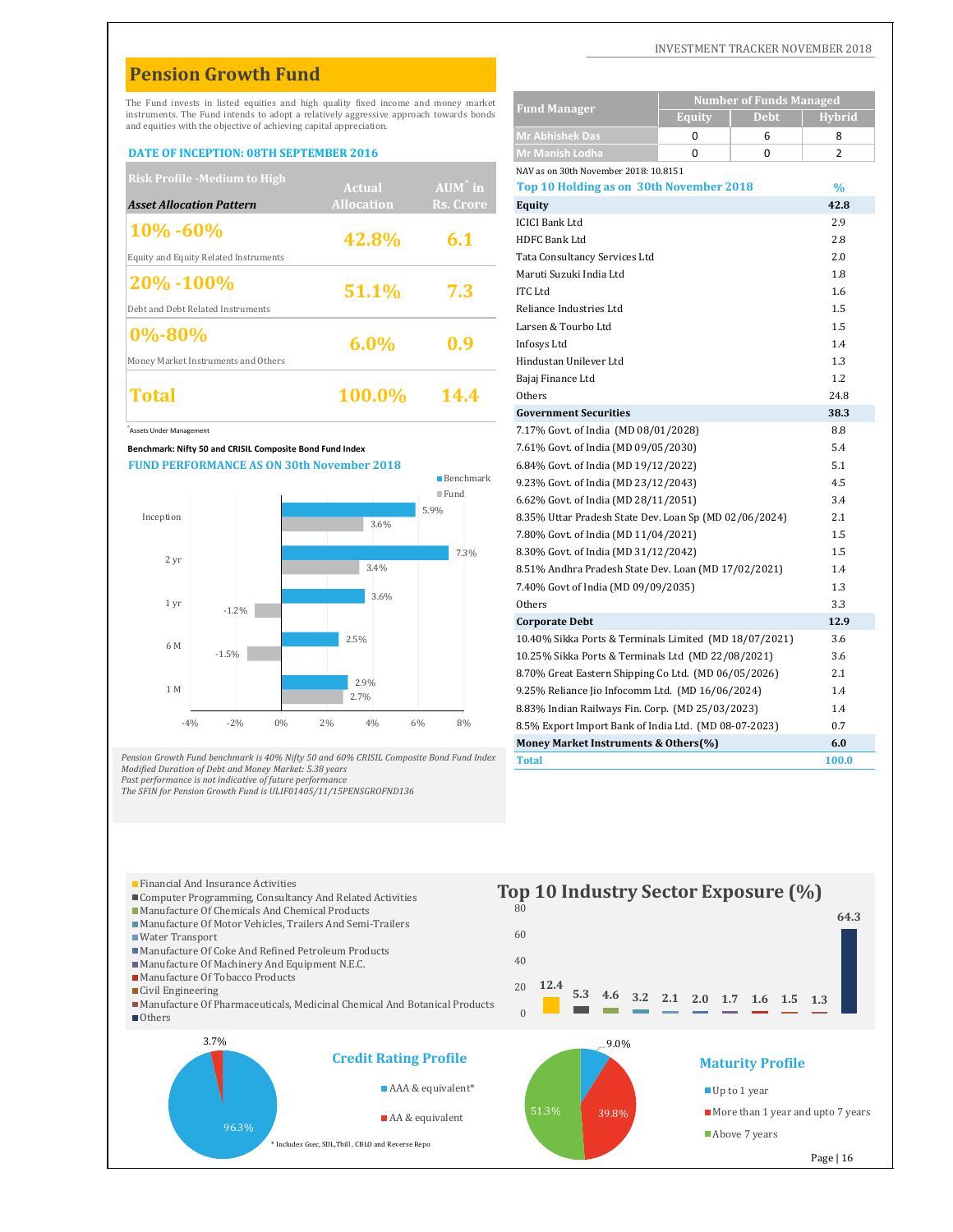## **India Multicap Fund**

To generate capital appreciation in the long term through equity investments by investing in a diversified portfolio of Small Cap, Mid Cap and Large Cap Companies.

#### **DATE OF INCEPTION: 15TH NOVEMBER 2016**

| <b>Risk Profile - High</b>            |                   |                   | NAV as on 30th November 2018: 12.5763   |      |
|---------------------------------------|-------------------|-------------------|-----------------------------------------|------|
|                                       | <b>Actual</b>     | $AUM^{\hat{}}$ in | Top 10 Holding as on 30th November 2018 | $\%$ |
| <b>Asset Allocation Pattern</b>       | <b>Allocation</b> | Rs. Crore         | Equity                                  | 99.9 |
| $\frac{160\% - 100\%}{100\%}$         |                   |                   | <b>Kotak Banking ETF</b>                | 9.2  |
|                                       | 99.9%             | 534.4             | <b>ICICI Bank Ltd</b>                   | 6.6  |
| Equity and Equity Related Instruments |                   |                   | HDFC Bank Ltd                           | 5.5  |
| $0\% - 40\%$                          |                   |                   | Tata Consultancy Services Ltd           | 5.1  |
|                                       | $0.1\%$           | 0.5               | Infosys Ltd                             | 4.4  |
| Money Market Instruments and Others   |                   |                   | Maruti Suzuki India Ltd                 | 4.1  |
|                                       |                   |                   | Larsen & Tourbo Ltd                     | 3.5  |
| Total                                 | <b>100.0%</b>     | 534.9             | Reliance Industries Ltd                 | 3.4  |
|                                       |                   |                   | Uinducton Unilovor Ltd.                 | 20   |

#### **Benchmark: Nifty 100**

#### **FUND PERFORMANCE AS ON 30th November 2018**



- 
- Computer Programming, Consultancy And Related Activities
- Manufacture Of Chemicals And Chemical Products
- Manufacture Of Motor Vehicles, Trailers And Semi-Trailers
- Manufacture Of Coke And Refined Petroleum Products
- Manufacture Of Other Non-Metallic Mineral Products
- Manufacture Of Machinery And Equipment N.E.C.
- Civil Engineering
- Manufacture Of Pharmaceuticals, Medicinal Chemical And Botanical Products
- Manufacture Of Rubber And Plastics Products
- Mutual Fund (Including ETF)
- Others

INVESTMENT TRACKER NOVEMBER 2018

| <b>Fund Manager</b> | <b>Number of Funds Managed</b> |             |        |  |  |
|---------------------|--------------------------------|-------------|--------|--|--|
|                     | <b>Equity</b>                  | <b>Debt</b> | Hvbrid |  |  |
| Mr Vikas Gupta      |                                |             |        |  |  |

NAV as on 30th November 2018: 12.5763

| KISK Profile -High                               | Actual            | $AUM^{\wedge}$ in | Top 10 Holding as on 30th November 2018 | $\frac{0}{0}$ |
|--------------------------------------------------|-------------------|-------------------|-----------------------------------------|---------------|
| <b>Asset Allocation Pattern</b>                  | <b>Allocation</b> | Rs. Crore         | <b>Equity</b>                           | 99.9          |
| $60\% - 100\%$                                   |                   |                   | <b>Kotak Banking ETF</b>                | 9.2           |
|                                                  | 99.9%             | 534.4             | <b>ICICI Bank Ltd</b>                   | 6.6           |
| Equity and Equity Related Instruments            |                   |                   | <b>HDFC Bank Ltd</b>                    | 5.5           |
| $0\% - 40\%$                                     |                   |                   | Tata Consultancy Services Ltd           | 5.1           |
|                                                  | 0.1%              | 0.5               | Infosys Ltd                             | 4.4           |
| Money Market Instruments and Others              |                   |                   | Maruti Suzuki India Ltd                 | 4.1           |
|                                                  |                   |                   | Larsen & Tourbo Ltd                     | 3.5           |
| <b>Total</b>                                     | 100.0%            | 534.9             | Reliance Industries Ltd                 | 3.4           |
|                                                  |                   |                   | Hindustan Unilever Ltd                  | 2.9           |
| ^Assets Under Management                         |                   |                   | <b>SRF Ltd</b>                          | 2.7           |
|                                                  |                   |                   | Others                                  | 52.5          |
| Benchmark: Nifty 100                             |                   |                   | Money Market Instruments & Others(%)    | 0.1           |
| <b>FUND PERFORMANCE AS ON 30th November 2018</b> |                   |                   | Total                                   | 100.0         |
|                                                  |                   |                   |                                         |               |

*India Multicap Fund benchmark is Nifty 100*

*Modified Duration of Debt and Money Market: 0.01 years*

*Past performance is not indicative of future performance The SFIN for India Multicap Fund is ULIF01816/08/16IMCAPEQFND136*

## **Top 10 Industry Sector Exposure**  $(\%)$



(Others)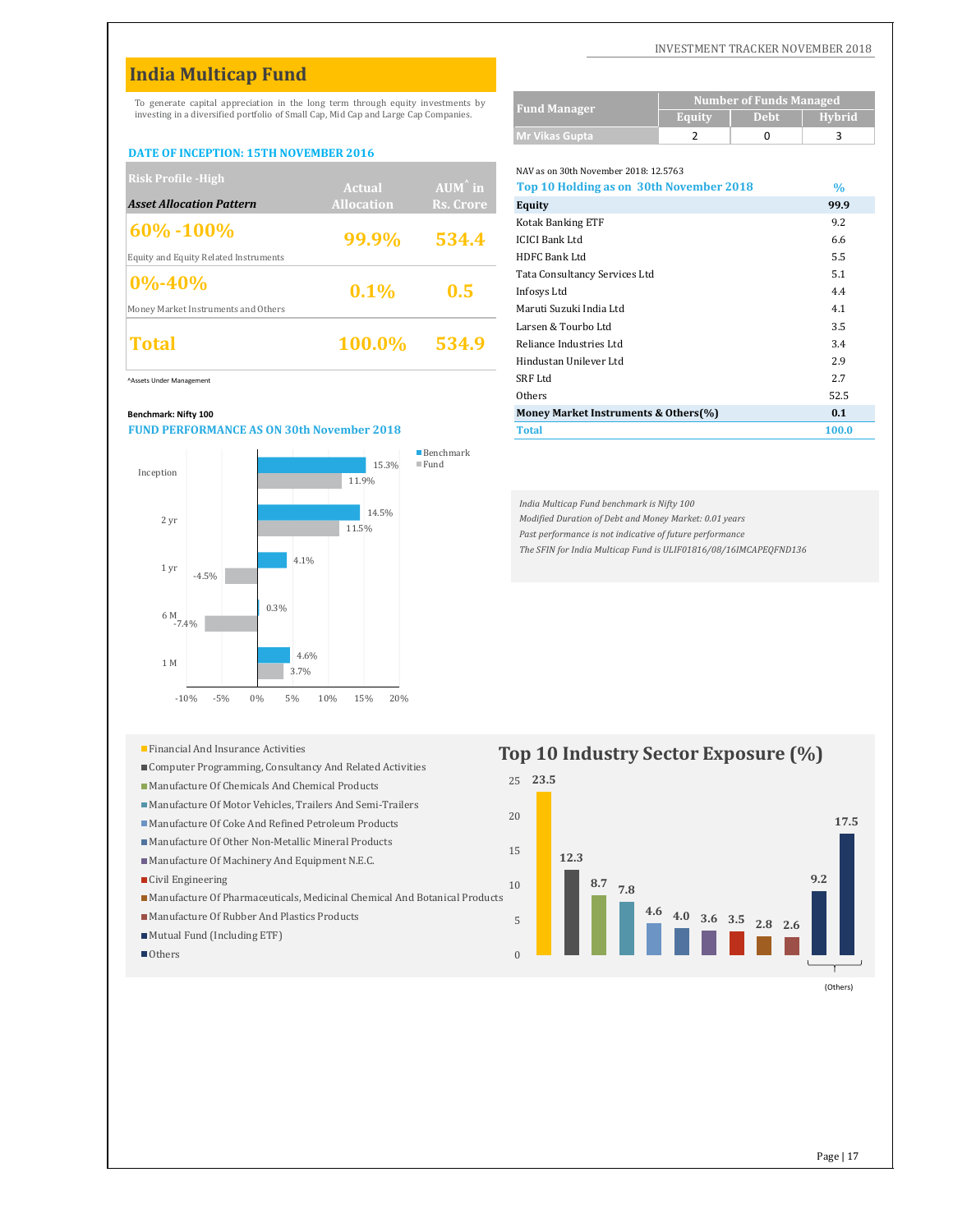## **UL Emerging Leaders Equity Fund**

The objective of this fund is to generate capital appreciation in the long term through investments predominantly in mid cap stocks

#### **DATE OF INCEPTION: 26TH FEBRUARY 2018**

| <b>Risk Profile - High</b>            |                   |                   | NAV as on 30th November 2018: 9.1090                 |      |
|---------------------------------------|-------------------|-------------------|------------------------------------------------------|------|
|                                       | Actual            | $AUM^{\hat{}}$ in | Top 10 Holding as on 30th November 2018              | $\%$ |
| <b>Asset Allocation Pattern</b>       | <b>Allocation</b> | Rs. Crore         | Equity                                               | 95.0 |
| $ 60\% - 100\% $                      |                   |                   | Federal Bank Ltd                                     | 4.9  |
|                                       | 95.0%             | 23.6              | Divis Laboratories Ltd                               | 4.2  |
| Equity and Equity Related Instruments |                   |                   | SRF Ltd                                              | 3.9  |
| $ 0\% - 40\% $                        |                   |                   | Page Industries Ltd                                  | 3.7  |
|                                       | $5.0\%$           | 1.2               | Cholamandalam Investment and Finance Company Limited | 3.5  |
| Money Market Instruments and Others   |                   |                   | Mahindra & Mahindra Financial Services Ltd           | 3.5  |
|                                       |                   |                   | <b>Bharat Forge Ltd</b>                              | 3.0  |
| Total                                 | 100.0%            | 24.9              | Johnson Controls Hitachi Air Conditioning India Ltd  | 2.6  |
|                                       |                   |                   | $U_0$ ltaa Ltd.                                      | 2c   |

#### **Benchmark: Nifty Midcap 50**

#### **FUND PERFORMANCE AS ON 30th November 2018**



| <b>Fund Manager</b>   | Number of Funds Managed |             |        |  |  |
|-----------------------|-------------------------|-------------|--------|--|--|
|                       | Equity                  | <b>Debt</b> | Hvbrid |  |  |
| <b>Mr Vikas Gupta</b> |                         |             |        |  |  |

NAV as on 30th November 2018: 9.1090

| $\sim$                                           | <b>Actual</b>     | <b>AUM</b> in | Top 10 Holding as on 30th November 2018              | $\frac{0}{0}$ |
|--------------------------------------------------|-------------------|---------------|------------------------------------------------------|---------------|
| <b>Asset Allocation Pattern</b>                  | <b>Allocation</b> | Rs. Crore     | Equity                                               | 95.0          |
| 60% -100%                                        |                   |               | Federal Bank Ltd                                     | 4.9           |
|                                                  | 95.0%             | 23.6          | Divis Laboratories Ltd                               | 4.2           |
| <b>Equity and Equity Related Instruments</b>     |                   |               | SRF Ltd                                              | 3.9           |
| $0\% - 40\%$                                     |                   |               | Page Industries Ltd                                  | 3.7           |
|                                                  | $5.0\%$           | 1.2           | Cholamandalam Investment and Finance Company Limited | 3.5           |
| Money Market Instruments and Others              |                   |               | Mahindra & Mahindra Financial Services Ltd           | 3.5           |
|                                                  |                   |               | <b>Bharat Forge Ltd</b>                              | 3.0           |
| <b>Total</b>                                     | 100.0%            | 24.9          | Johnson Controls Hitachi Air Conditioning India Ltd  | 2.6           |
|                                                  |                   |               | Voltas Ltd                                           | 2.6           |
| Assets Under Management                          |                   |               | Jindal Steel & Power Ltd                             | 2.4           |
|                                                  |                   |               | Others                                               | 60.8          |
| Benchmark: Nifty Midcap 50                       |                   |               | Money Market Instruments & Others(%)                 | 5.0           |
| <b>FUND PERFORMANCE AS ON 30th November 2018</b> |                   |               | <b>Total</b>                                         | 100.0         |

*UL Emerging Leaders Equity Fund benchmark is Nifty Midcap 50 Modified Duration of Debt and Money Market: 0.01 years Past performance is not indicative of future performance The SFIN for UL Emerging Leaders Equity Fund is ULIF02020/12/17EMLEDEQFND136*

- 
- Manufacture Of Chemicals And Chemical Products
- Manufacture Of Rubber And Plastics Products
- Manufacture Of Pharmaceuticals, Medicinal Chemical And Botanical Products 25
- Manufacture Of Machinery And Equipment N.E.C.
- Manufacture Of Food Products
- Manufacture Of Fabricated Metal Products, Except Machinery And Equipment  $^{\rm 15}$
- Computer Programming, Consultancy And Related Activities
- Manufacture Of Electrical Equipment
- Manufacture Of Other Non-Metallic Mineral Products
- Others

## **Top 10 Industry Sector Exposure**  $(\%)$

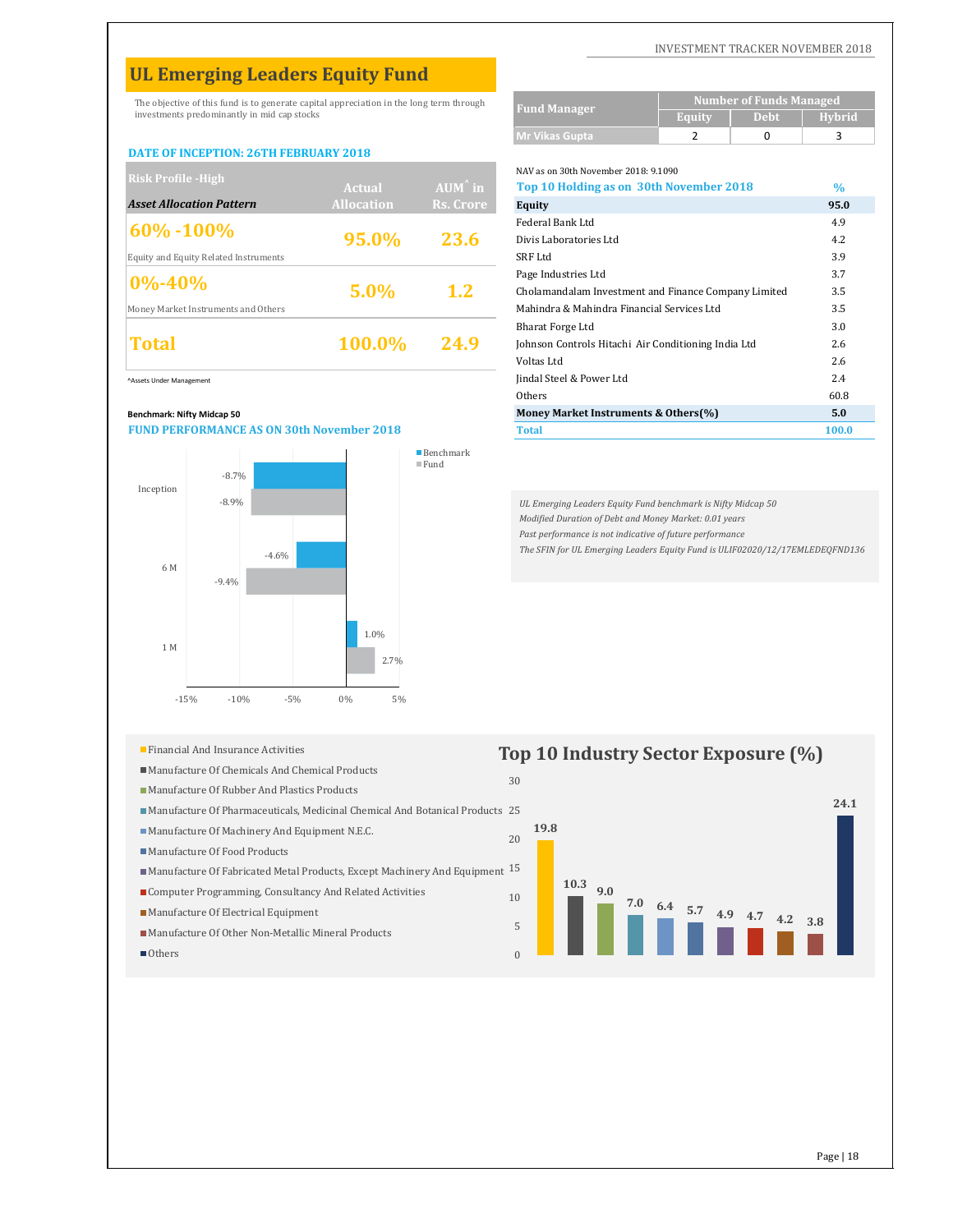## **Discontinued Policy Fund**

To generate reasonable returns on funds from discontinued policies determined in accordance with the Regulations. This fund will primarily invest in portfolio constituted of Government Securities and money market instruments.

#### **DATE OF INCEPTION: 19TH SEPTEMBER 2011**

|                                 |                   |                   | $117.4V$ as 011 JULII INUVELILUEL 2010. 10.4027 |               |
|---------------------------------|-------------------|-------------------|-------------------------------------------------|---------------|
|                                 | Actual            | $AUM^{\hat{}}$ in | Top 10 Holding as on 30th November 2018         | $\frac{0}{0}$ |
| <b>Asset Allocation Pattern</b> | <b>Allocation</b> | Rs. Crore         | <b>Government Securities</b>                    | 96.4          |
| $ 60\% - 100\% $                |                   |                   | 7.28% Govt. of India (MD 03/06/2019)            | 11.8          |
|                                 | 96.4%             | 529.7             | 364 Days Treasury Bill (MD 04/04/2019)          | 10.7          |
| Government Securities           |                   |                   | 364 Days Treasury Bill (MD 03/01/2019)          | 7.2           |
| $ 0\% - 40\% $                  |                   |                   | 6.35% Govt. of India (MD 02/01/2020)            | 7.2           |
|                                 | $3.6\%$           | <b>19.6</b>       | 364 Days Treasury Bill (MD 27/06/2019)          | 6.1           |
| Money Market Instruments        |                   |                   | 364 Days Treasury Bill (MD 18/07/2019)          | 6.1           |
|                                 |                   |                   | 364 Days Treasury Bill (MD 07/03/2019)          | 4.5           |
| Total                           | 100.0%            | 549.4             | 364 Days Treasury Bill (MD 13/06/2019)          | 4.4           |
|                                 |                   |                   | 264 Dave Treeswy Bill (MD 02/10/2010)           | $\sqrt{2}$    |

^Assets Under Management

#### **FUND PERFORMANCE AS ON 30th November 2018**



Modified Duration of Debt and Money Market: 0.50 years<br>Past performance is not indicative of future performance<br>The SFIN for Discontinued policy fund is ULIF01319/09/11P0LDISCFND136

| nce is not indicative of future performance<br>iscontinued policy fund is ULIF01319/09/11POLDISCFND136 |                                                                                                               |
|--------------------------------------------------------------------------------------------------------|---------------------------------------------------------------------------------------------------------------|
| $\blacksquare$ Others                                                                                  | Top 10 Industry Sector Exposure (%)<br>100.0<br>100<br>80<br>60<br>40<br>20<br>$\mathbf{0}$                   |
| <b>Credit Rating Profile</b><br>AAA & equivalent*<br>100.0%                                            | 10.9%<br><b>Maturity Profile</b><br>$\blacksquare$ Up to 1 year<br>More than 1 year and upto 7 years<br>89.1% |

INVESTMENT TRACKER NOVEMBER 2018

|                                         | <b>Number of Funds Managed</b> |             |               |  |
|-----------------------------------------|--------------------------------|-------------|---------------|--|
| <b>Fund Manager</b>                     | <b>Equity</b>                  | <b>Debt</b> | <b>Hybrid</b> |  |
| <b>Mr Abhishek Das</b>                  | 0                              | 6           | 8             |  |
|                                         |                                |             |               |  |
| NAV as on 30th November 2018: 16.4897   |                                |             |               |  |
| Top 10 Holding as on 30th November 2018 |                                |             | $\%$          |  |
| <b>Government Securities</b>            |                                |             | 96.4          |  |
| 7.28% Govt. of India (MD 03/06/2019)    |                                |             | 11.8          |  |
| 364 Days Treasury Bill (MD 04/04/2019)  | 10.7                           |             |               |  |
| 364 Days Treasury Bill (MD 03/01/2019)  | 7.2                            |             |               |  |
| 6.35% Govt. of India (MD 02/01/2020)    | 7.2                            |             |               |  |
| 364 Days Treasury Bill (MD 27/06/2019)  | 6.1                            |             |               |  |
| 364 Days Treasury Bill (MD 18/07/2019)  |                                | 6.1         |               |  |
| 364 Days Treasury Bill (MD 07/03/2019)  |                                | 4.5         |               |  |
| 364 Days Treasury Bill (MD 13/06/2019)  |                                |             | 4.4           |  |
| 364 Days Treasury Bill (MD 03/10/2019)  |                                |             | 4.2           |  |
| 364 Days Treasury Bill (MD 01/08/2019)  |                                |             | 4.0           |  |
| Others                                  |                                |             | 30.1          |  |
| Money Market Instruments & Others(%)    |                                |             | 3.6           |  |

**Money Market Instruments & Others(%) 3.6 Total 100.0**

 $^\ast$  Includes Gsec, SDL,Tbill , CBLO and Reverse Repo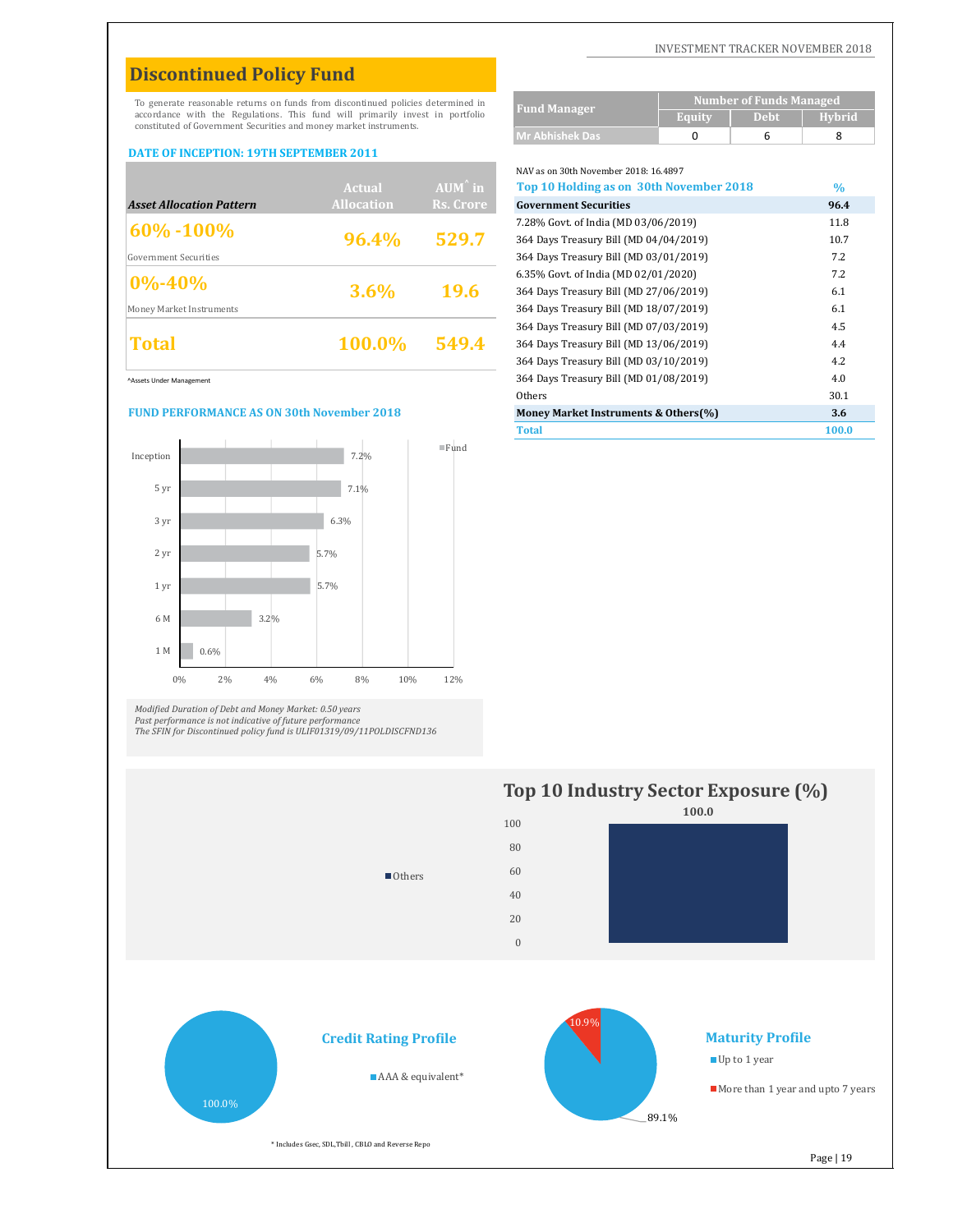## **Pension Discontinued Policy Fund**

To generate reasonable returns on funds from discontinued policies determined in accordance with the Regulations. This fund will primarily invest in portfolio constituted of Government Securities and money market instruments.

#### **DATE OF INCEPTION: 08TH DECEMBER 2017**

| Total                           | 100.0%            | 0.6               |                                                                        |               |
|---------------------------------|-------------------|-------------------|------------------------------------------------------------------------|---------------|
| Money Market Instruments        |                   |                   |                                                                        |               |
| $ 0\% - 40\% $                  | 35.4%             | 0.2               | <b>Total</b>                                                           | 100.          |
| Government Securities           |                   |                   | Money Market Instruments & Others(%)                                   | 35.4          |
| $ 60\% - 100\% $                | <b>64.6%</b>      | 0.4               | 364 Days Treasury Bill (MD 27/06/2019)                                 | 16.4          |
| <b>Asset Allocation Pattern</b> | <b>Allocation</b> | Rs. Crore         | <b>Government Securities</b><br>364 Days Treasury Bill (MD 03/10/2019) | 64.6<br>48.1  |
|                                 | Actual            | $AUM^{\hat{}}$ in | Top 10 Holding as on 30th November 2018                                | $\frac{0}{0}$ |
|                                 |                   |                   | NAV as on 30th November 2018: 10.5200                                  |               |

^Assets Under Management

#### **FUND PERFORMANCE AS ON 30th November 2018**



Modified Duration of Debt and Money Market: 0.47 years<br>Past performance is not indicative of future performance<br>The SFIN for Pension Discontinued policy fund is ULIF01705/11/15PENSDISFND136



INVESTMENT TRACKER NOVEMBER 2018

| <b>Fund Manager</b>    | <b>Number of Funds Managed</b> |             |        |  |
|------------------------|--------------------------------|-------------|--------|--|
|                        | Equity                         | <b>Debt</b> | Hybrid |  |
| <b>Mr Abhishek Das</b> |                                |             |        |  |

NAV as on 30th November 2018: 10.5200

| Top 10 Holding as on 30th November 2018 | $\frac{0}{0}$ |
|-----------------------------------------|---------------|
| <b>Government Securities</b>            | 64.6          |
| 364 Days Treasury Bill (MD 03/10/2019)  | 48.1          |
| 364 Days Treasury Bill (MD 27/06/2019)  | 16.4          |
| Money Market Instruments & Others(%)    | 35.4          |
| <b>Total</b>                            | 100.0         |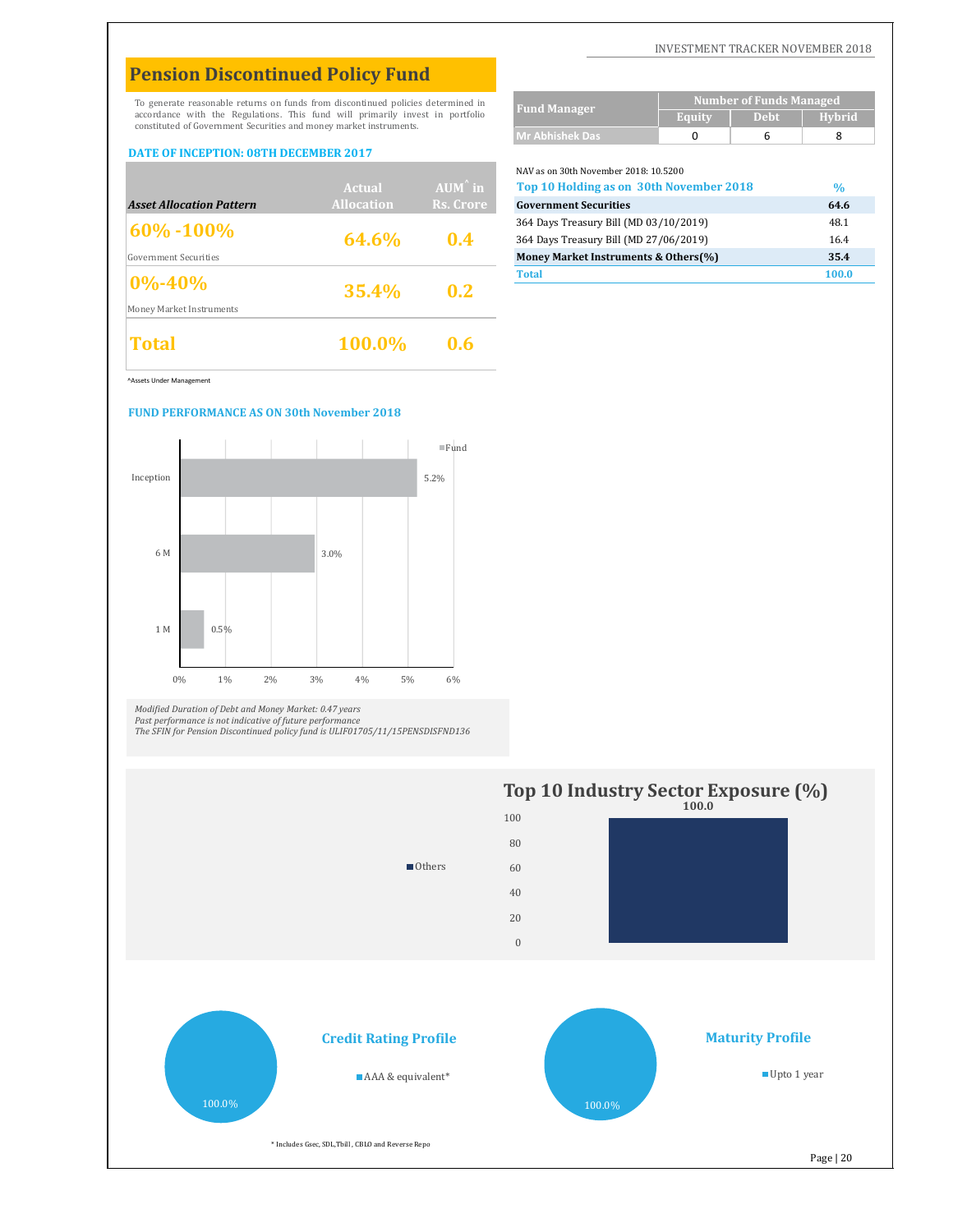## **Policyholders Unclaimed Fund**

To generate reasonable returns on unclaimed amounts of policyholders in accordance with the Regulations. This fund will primarily invest in portfolio constituted of money market instruments.

#### **DATE OF INCEPTION: 01ST APRIL 2016**

|                                 |                   |                   | NAV as on 30th November 2018: 11.7487 |       |
|---------------------------------|-------------------|-------------------|---------------------------------------|-------|
|                                 | Actual            | $AUM^{\hat{}}$ in | Holding as on 30th November 2018      | $\%$  |
| <b>Asset Allocation Pattern</b> | <b>Allocation</b> | Rs. Crore         | Money Market Instruments & Others(%)  | 100.0 |
| $ 0\% - 100\%$                  | 100.0% 19.5       |                   | <b>Total</b>                          | 100.0 |
| Money Market Instruments        |                   |                   |                                       |       |
| Total                           | $100.0\%$ 19.5    |                   |                                       |       |

| <b>Fund Manager</b>    | Number of Funds Managed |             |                |  |
|------------------------|-------------------------|-------------|----------------|--|
|                        | Equity                  | <b>Debt</b> | <b>H</b> vbrid |  |
| <b>Mr Abhishek Das</b> |                         |             |                |  |

#### NAV as on 30th November 2018: 11.7487

| <b>Holding as on 30th November 2018</b> | $\frac{0}{6}$ |
|-----------------------------------------|---------------|
| Money Market Instruments & Others(%)    | 100.0         |
| <b>Total</b>                            | 100.0         |

^Assets Under Management

#### **FUND PERFORMANCE AS ON 30th November 2018**



*Modified Duration of Debt and Money Market: 0.41 years Past Performance is not indicative of Future performance The SFIN for Policyholders Unclaimed Fund is ULIF01901/04/16UNCLAIMFND136*



INVESTMENT TRACKER NOVEMBER 2018